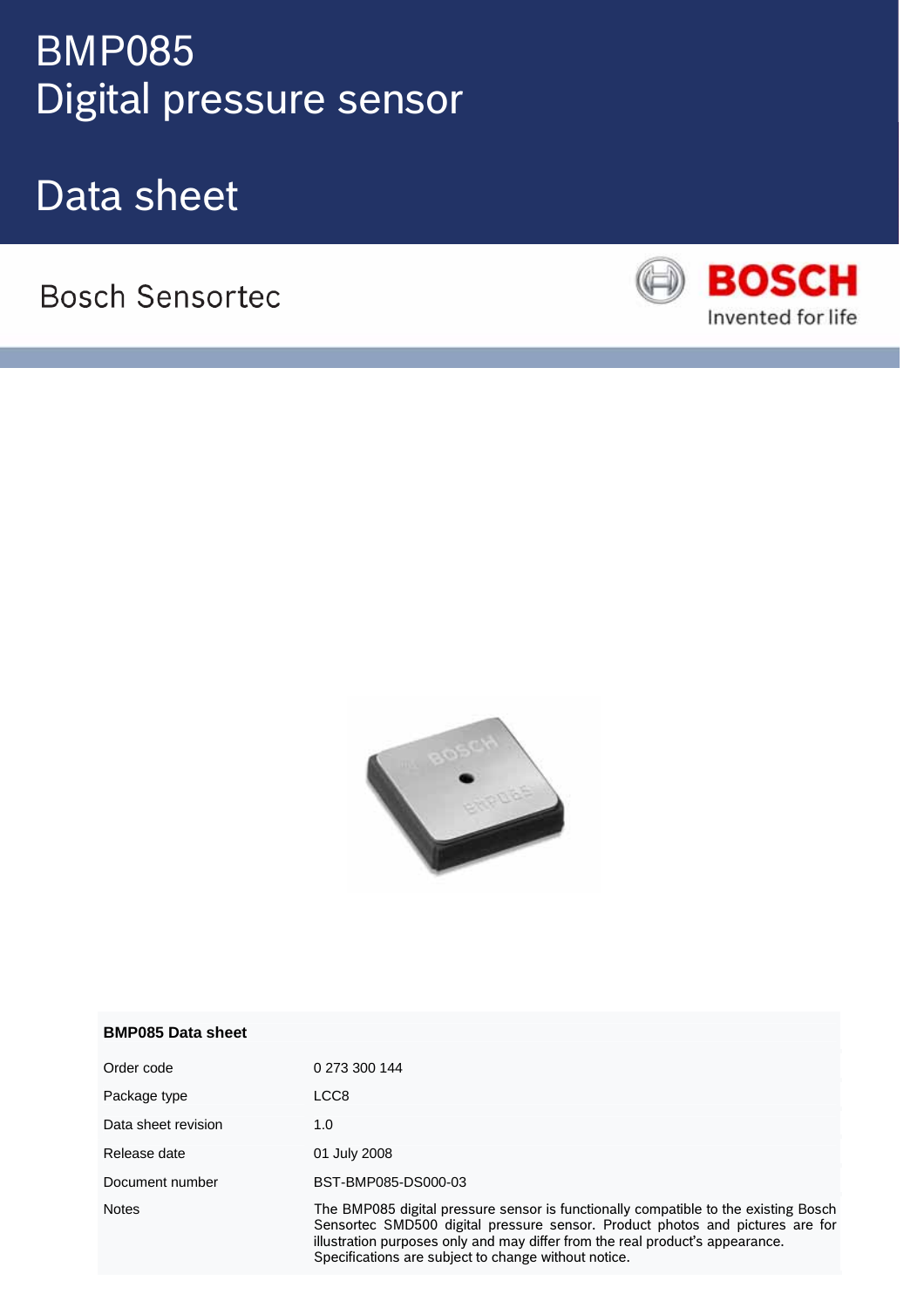

## **BMP085 Digital pressure sensor**

| <b>Key features</b><br>Pressure range:<br>Supply voltage: | $1.83.6V (V_{DDA})$<br>1.62V3.6V(V <sub>DDD</sub> )                                                                                       | 300  1100hPa (+9000m  -500m above sea level)                                          |  |
|-----------------------------------------------------------|-------------------------------------------------------------------------------------------------------------------------------------------|---------------------------------------------------------------------------------------|--|
| LCC8 package:                                             | Small footprint:<br>Super-flat:                                                                                                           | Robust, ceramic lead-less chip carrier (LCC) package<br>5.0mm x 5.0mm<br>1.2mm height |  |
| Low power:                                                | 5µA at 1 sample / sec. in standard mode                                                                                                   |                                                                                       |  |
| Low noise:                                                | 0.06hPa (0.5m) in ultra low power mode<br>0.03hPa (0.25m) ultra high resolution mode<br>< 0.1m possible with software averaging algorithm |                                                                                       |  |

- Temperature measurement included
- $l^2$ C interface
- Fully calibrated
- Pb-free, halogen-free and RoHS compliant,
- MSL 1

#### **New features comparison**

|                                             | <b>BMP085</b>     | <b>SMD500</b> |
|---------------------------------------------|-------------------|---------------|
| Smaller package height                      | 1.2 <sub>mm</sub> | $1.55$ mm     |
| Faster conversion time (standard mode each) | $7.5ms$ (max.)    | 34ms          |
| Faster l <sup>2</sup> C data transfer       | max. 3.4MHz       | max. 400kHz   |
| Extended min. supply voltage                | min. 1.8V         | min. 2.2V     |
| Lower stand-by current (typ.)               | $0.1\muA$         | $0.7\muA$     |
| <b>External clock</b>                       | not necessary     | necessary     |
|                                             |                   |               |

#### **Typical applications**

- Enhancement of GPS navigation (dead-reckoning, slope detection, etc.)
- In- and out-door navigation
- Leisure and sports
- Weather forecast
- Vertical velocity indication (rise/sink speed)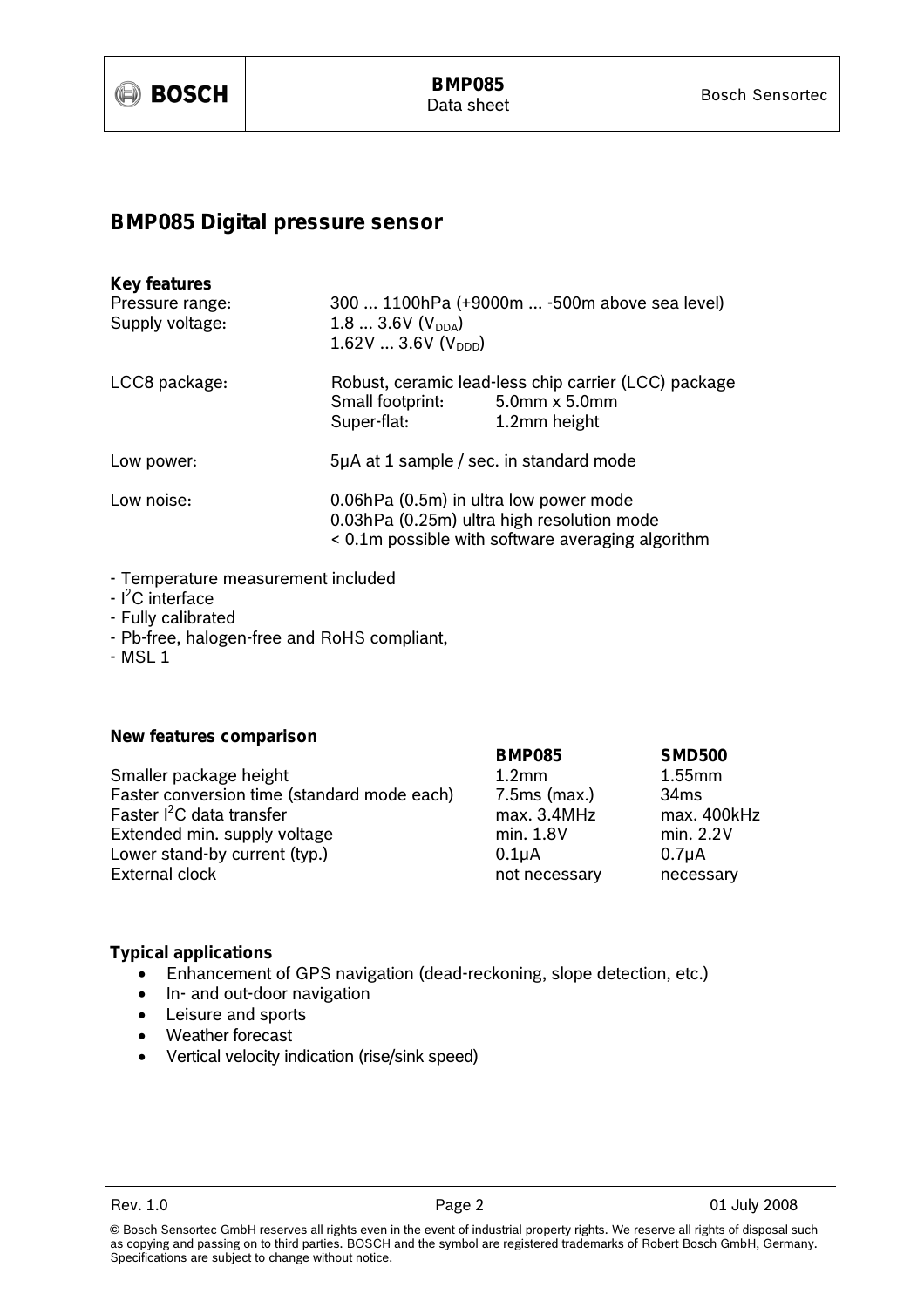

#### **BMB085 general description**

The BMP085 is the fully pin- and function compatible successor of the SMD500, a new generation of high precision digital pressure sensors for consumer applications. The universal C-code SMD500/BMP085 ("BMP085\_SMD500\_API") is fully upward compatible to SMD500 and recognizes automatically the device ID. Customers already working with the SMD500 pressure sensor are invited to contact Bosch Sensortec as soon as they intend to switch-over to the BMP085 sensor for getting first-hand support.

The ultra-low power, low voltage electronics of the BMP085 is optimized for use in mobile phones, PDAs, GPS navigation devices and outdoor equipment. With a low altitude noise of merely 0.25m at fast conversion time, the BMP085 offers superior performance. The  $1^2C$ interface allows for easy system integration with a microcontroller.

The BMP085 is based on piezo-resistive technology for EMC robustness, high accuracy and linearity as well as long term stability.

Robert Bosch is the world market leader for pressure sensors in automotive applications. Based on the experience of over 150 million pressure sensors in the field, the BMP085 continues a new generation of micro-machined pressure sensors.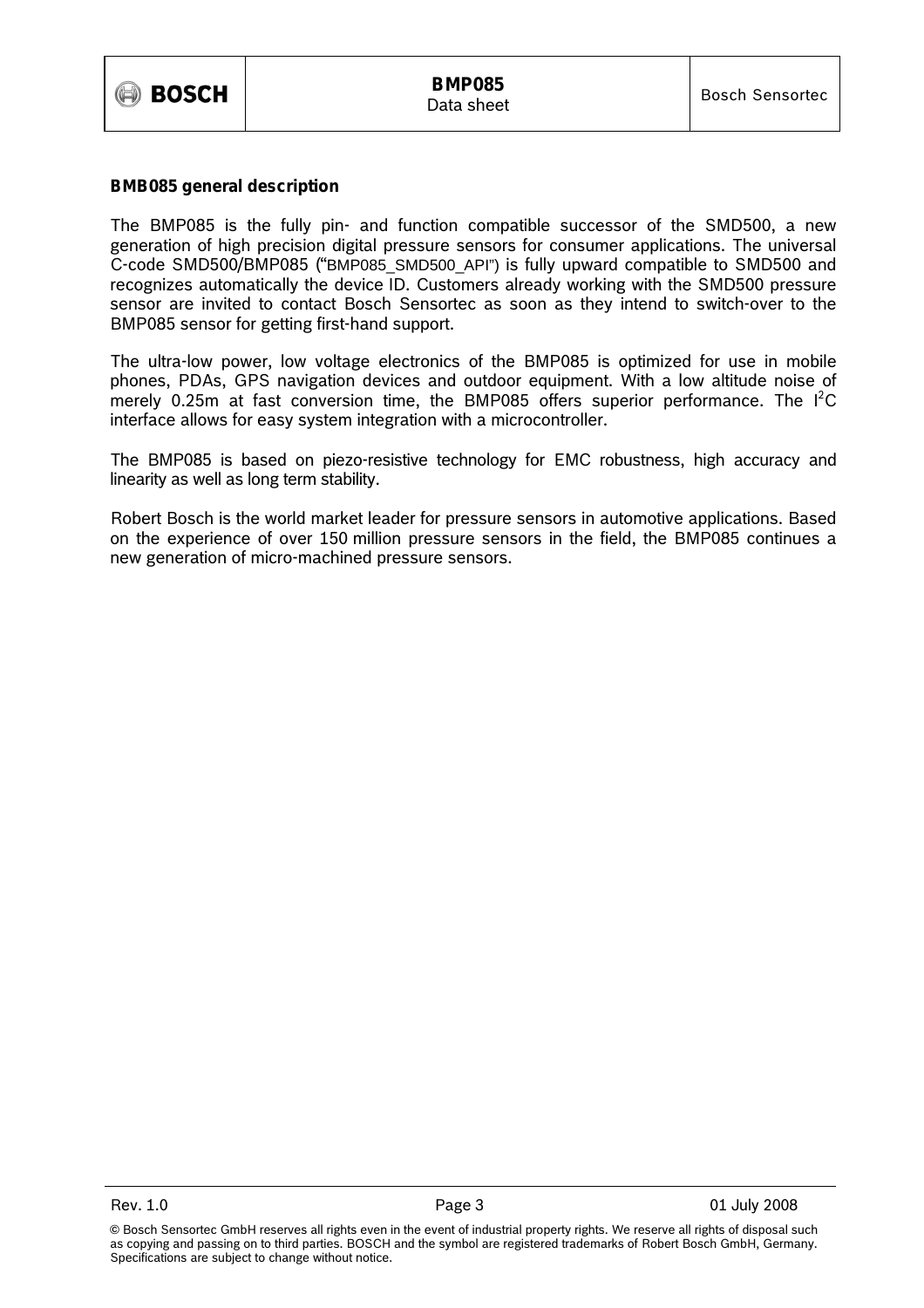

### **TABLE OF CONTENTS**

01 July 2008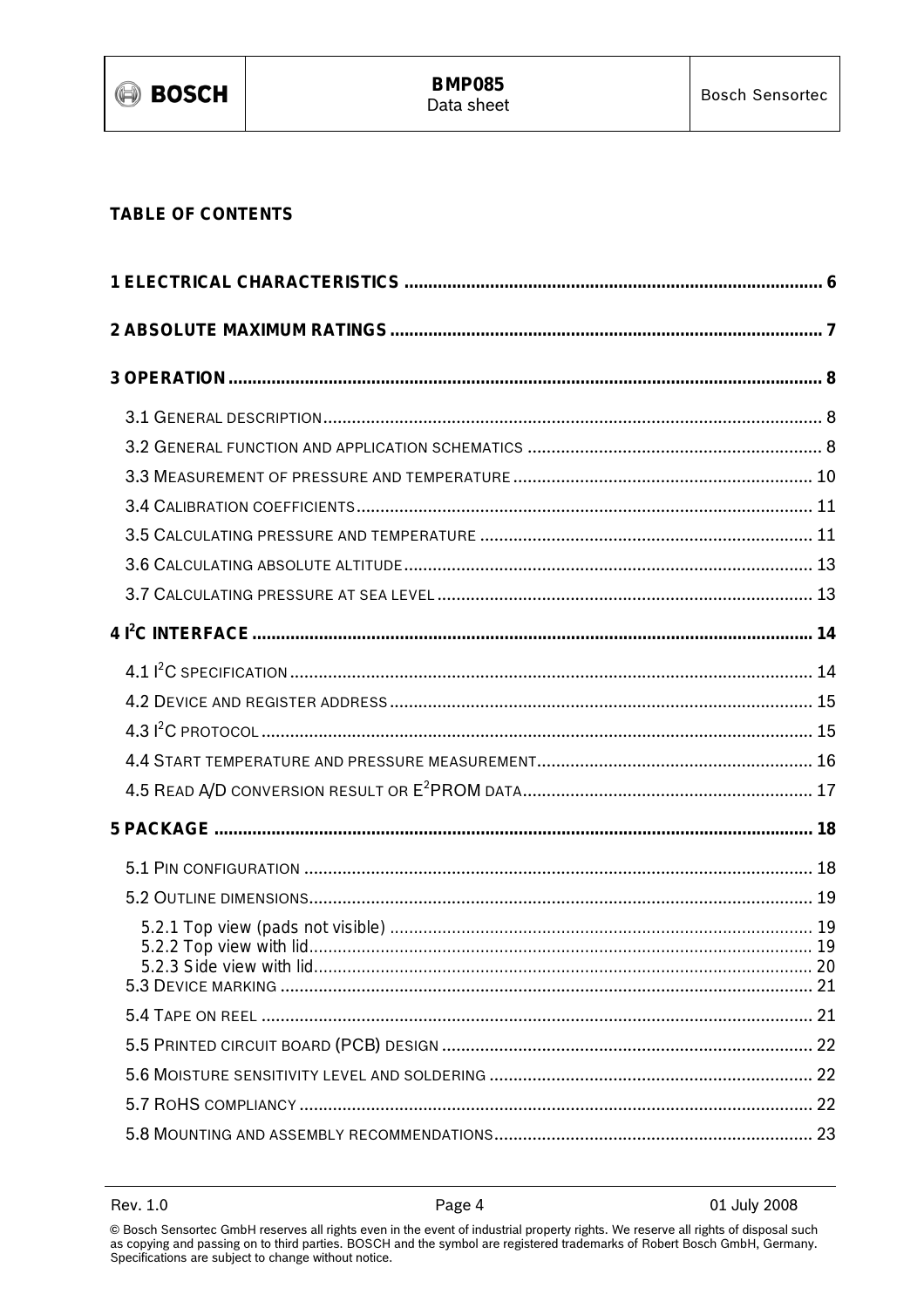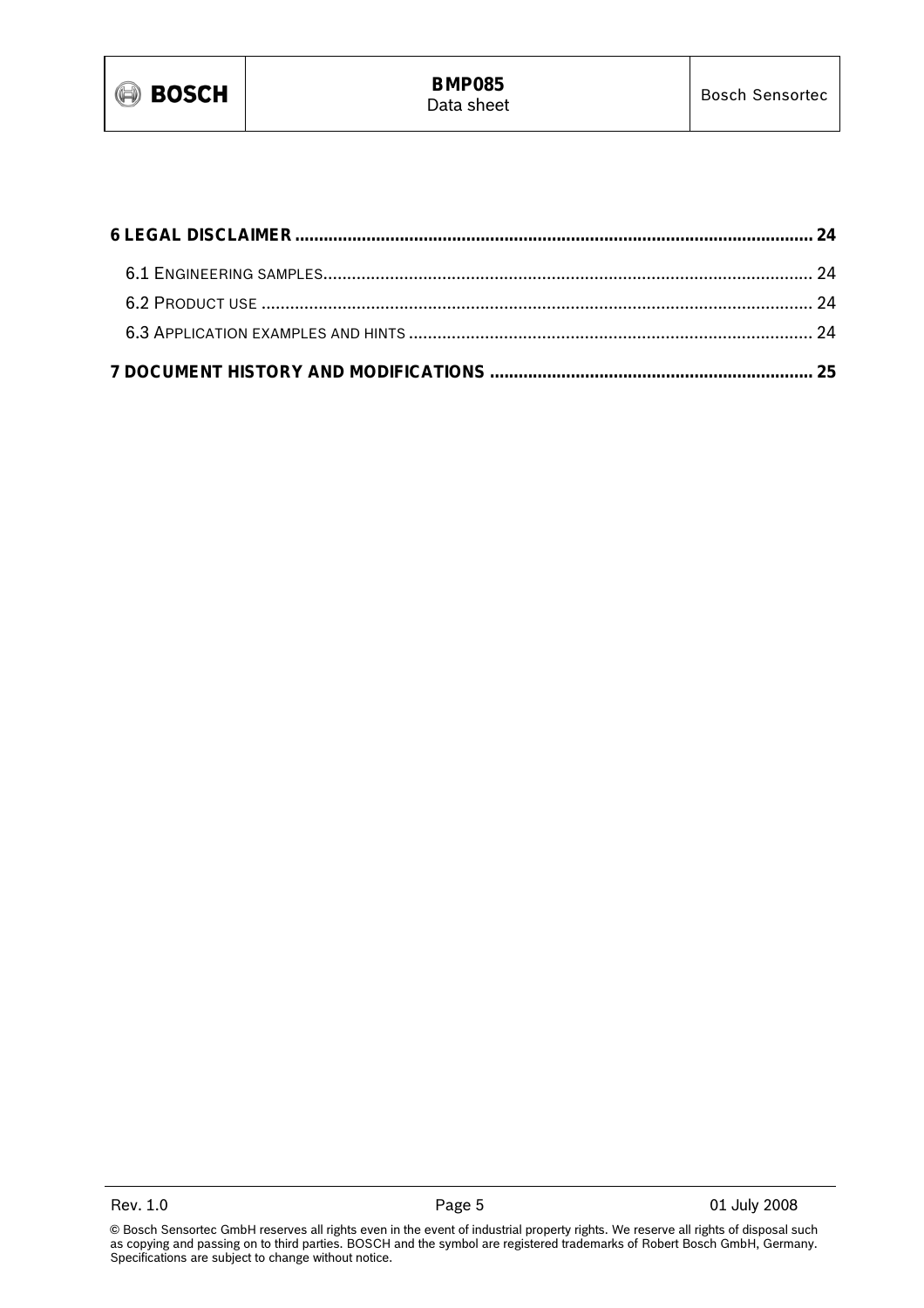

#### **1 Electrical characteristics**

If not stated otherwise, the given values are maximum values over temperature/voltage range in the given operation mode.

| Parameter                            | Symbol                    | Condition                         | Min                  | <b>Typ</b>     | <b>Max</b> | <b>Units</b> |
|--------------------------------------|---------------------------|-----------------------------------|----------------------|----------------|------------|--------------|
|                                      |                           | operational                       | -40                  |                | $+85$      | $^{\circ}$ C |
| Operating temperature                | $T_A$                     | full accuracy                     | 0                    |                | $+65$      |              |
| Supply voltage                       | $V_{DD}$                  | ripple max. 50mVpp                | 1.8                  | 2.5            | 3.6        | $\vee$       |
|                                      | V <sub>DDIO</sub>         |                                   | 1.62                 | 2.5            | 3.6        | V            |
|                                      | <b>I</b> <sub>DDLOW</sub> | ultra low power mode              |                      | 3              |            | μA           |
| Supply current<br>$@1$ sample / sec. | <b>I</b> DDSTD            | standard mode                     |                      | 5              |            | μA           |
| $25^{\circ}$ C                       | I <sub>DDHR</sub>         | high resolution mode              |                      | $\overline{7}$ |            | μA           |
|                                      | <b>I</b> DDUHR            | ultra high res. mode              |                      | 12             |            | μA           |
| Peak current                         | $I_{\text{peak}}$         | during conversion                 |                      | 650            | 1000       | μA           |
| Standby current                      | <b>I</b> DDSBM            | at 25°C                           |                      | 0.1            |            | μA           |
| Serial data clock                    | $f_{\scriptstyle\rm SCL}$ |                                   |                      |                | 3.4        | <b>MHz</b>   |
| Conversion time<br>temperature       | $t_{C_{\text{temp}}}$     | standard mode                     |                      | 3              | 4.5        | ms           |
|                                      | $t_{c_p,low}$             | ultra low power mode              |                      | 3              | 4.5        | ms           |
| Conversion time                      | $t_{c\_p\_std}$           | standard mode                     |                      | 5              | 7.5        | ms           |
| pressure                             | $t_{c\_p\_hr}$            | high resolution mode              |                      | 9              | 13.5       | ms           |
|                                      | $t_{c_p\_luhr}$           | ultra high res. mode              |                      | 17             | 25.5       | ms           |
|                                      |                           | 700 1100 hPa<br>$0 \ldots +65$ °C | $-2.5$               | ±1.0           | $+2.5$     | hPa          |
| Absolute accuracy<br>pressure        |                           | 300 700 hPa<br>$0 \ldots +65$ °C  | $-3.0$               | ±1.0           | $+3.0$     | hPa          |
| $V_{DD} = 3.3V$                      |                           | 300 1100 hPa<br>$-200$ °C         | $-4.0$               | ±1.5           | $+4.0$     | hPa          |
| Resolution of                        |                           | pressure                          |                      | 0.01           |            | hPa          |
| output data                          |                           | temperature                       |                      | 0.1            |            | $^{\circ}$ C |
| Relative accuracy<br>pressure        |                           | 700 1100 hPa<br>@ 25 °C           |                      | ±0.2           |            | hPa          |
| $V_{DD} = 3.3V$                      |                           | $0 \ldots 65$ °C @ p const.       |                      | ±0.5           |            | hPa          |
| Noise in pressure                    |                           |                                   | see table on page 10 |                |            |              |
| Absolute accuracy                    |                           | @ 25 °C                           | $-1.5$               | ±0.5           | $+1.5$     | °C           |
| temperature<br>$V_{DD} = 3.3V$       |                           | $0 \ldots +65$ °C                 | $-2.0$               | ±1.0           | $+2.0$     | $^{\circ}$ C |

<sup>©</sup> Bosch Sensortec GmbH reserves all rights even in the event of industrial property rights. We reserve all rights of disposal such as copying and passing on to third parties. BOSCH and the symbol are registered trademarks of Robert Bosch GmbH, Germany. Specifications are subject to change without notice.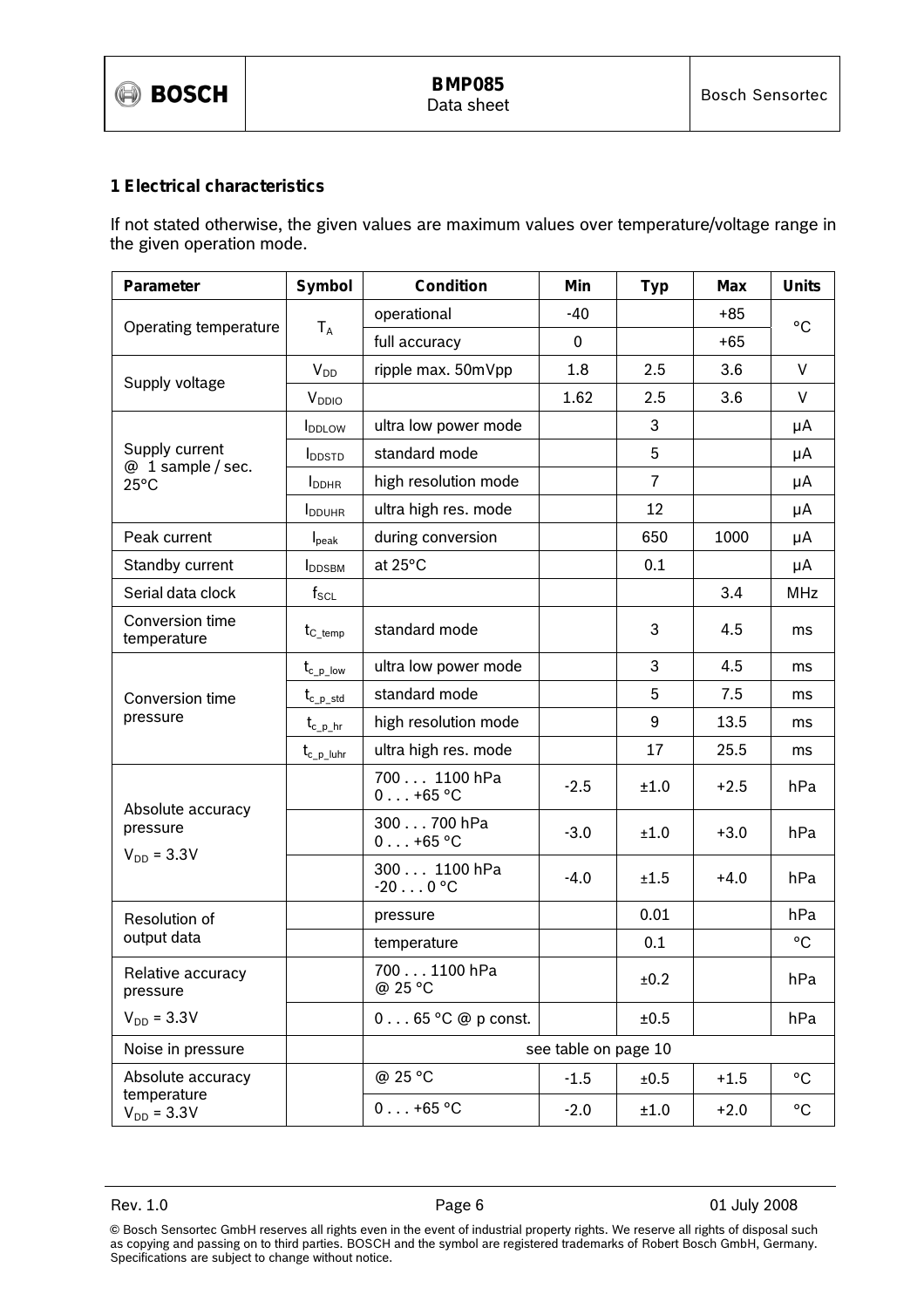

| Solder drifts       | Minimum solder height<br>50um | ±1.0 | hPa |
|---------------------|-------------------------------|------|-----|
| Long term stability | 12 months                     | ±1.0 | hPa |

#### **2 Absolute maximum ratings**

| Parameter           | Condition                              | Min    | Max     | <b>Units</b> |
|---------------------|----------------------------------------|--------|---------|--------------|
| Storage temperature |                                        | -40    | +85     | °C           |
| Supply voltage      | all pins                               | $-0.3$ | $+4.25$ |              |
| <b>ESD</b> rating   | HBM, $R = 1.5k\Omega$ ,<br>$C = 100pF$ |        | ±2      | k٧           |
| Overpressure        |                                        |        | 10,000  | hPa          |

The BMP085 has to be handled as Electrostatic Sensitive Device (ESD).

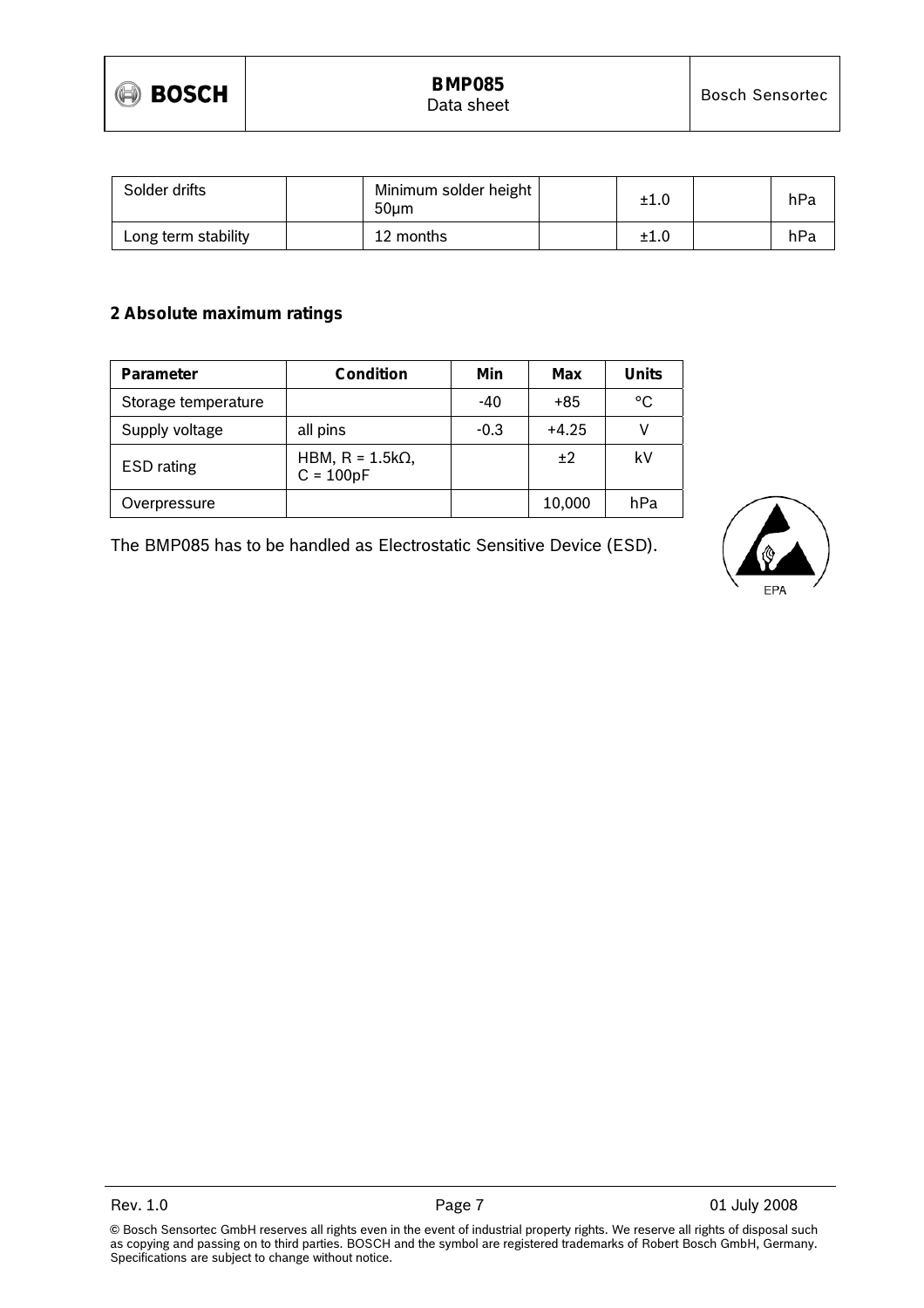

#### **3 Operation**

#### **3.1 General description**

The BMP085 is designed to be connected directly to a microcontroller of a mobile device via the  $I<sup>2</sup>C$  bus. The pressure and temperature data has to be compensated by the calibration data of the  $E^2$ PROM of the BMP085.

#### **3.2 General function and application schematics**

The BMP085 consists of a piezo-resistive sensor, an analog to digital converter and a control unit with  $E^2$ PROM and a serial  $I^2C$  interface. The BMP085 delivers the uncompensated value of pressure and temperature. The  $E^2$ PROM has stored 176 bit of individual calibration data. This is used to compensate offset, temperature dependence and other parameters of the sensor.

- $UP = pressure$  data (16 to 19 bit)
- $\bullet$  UT = temperature data (16 bit)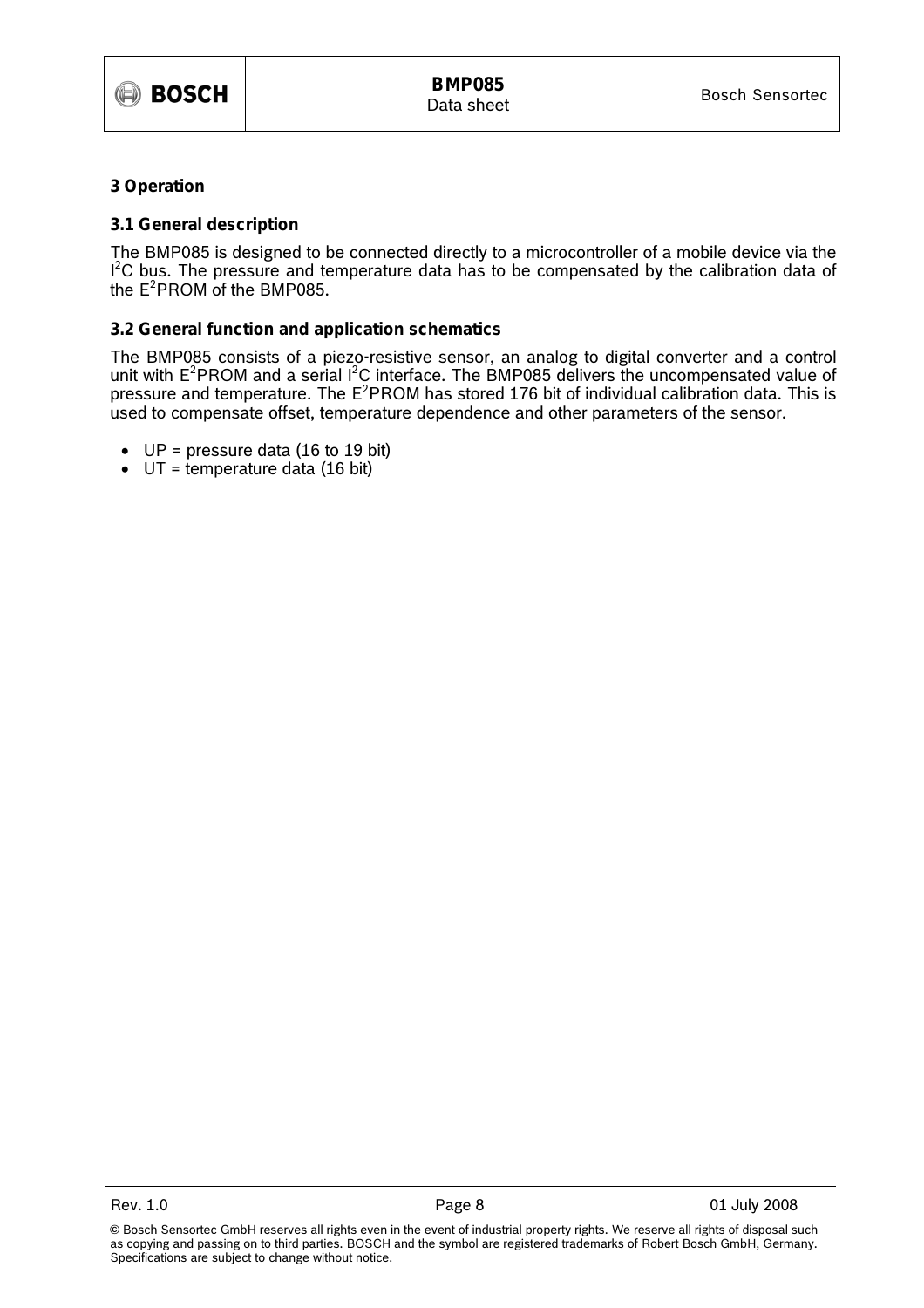

### Typical application circuit:



## Note:

The BMP085 can be supplied independently with different levels of  $V_{DDA}$  and  $V_{DDD}$ , which is not possible with the SMD500. In case of different voltage levels,  $\rm V_{DDA}$  and  $\rm V_{DDD}$  shall have a 100nF decoupling capacitor each.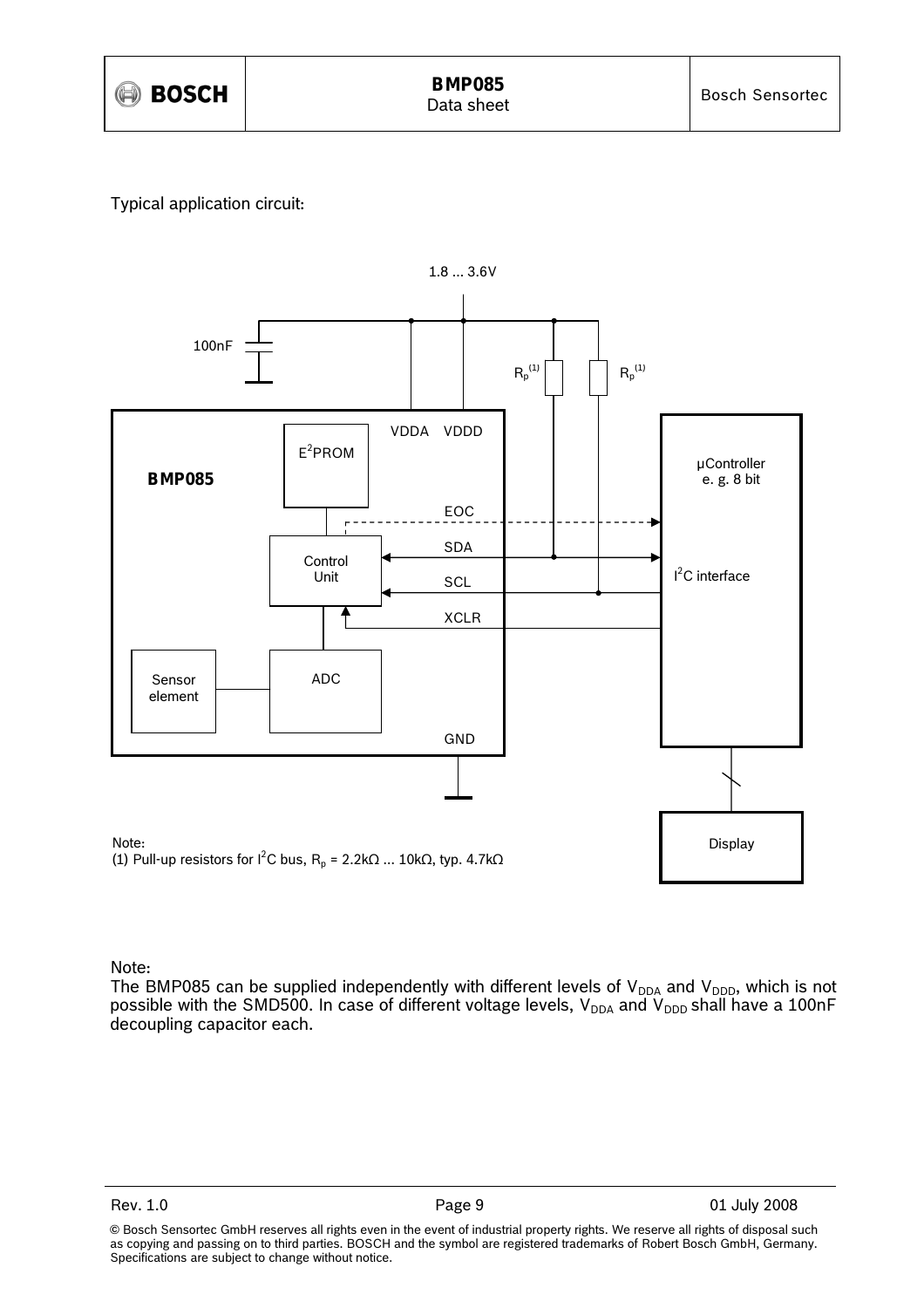

#### **3.3 Measurement of pressure and temperature**

For all calculations presented here an ANSI C code is available from Bosch Sensortec ("BMP085\_SMD500\_API").

The microcontroller sends a start sequence to start a pressure or temperature measurement. After converting time, the result value (UP or UT, respectively) can be read via the  $I^2C$  interface. For calculating temperature in °C and pressure in hPa, the calibration data has to be used. These constants can be read out from the BMP085  $E^2$ PROM via the  $I^2C$  interface at software initialization.

The sampling rate can be increased up to 128 samples per second (standard mode) for dynamic measurement. In this case, it is sufficient to measure the temperature only once per second and to use this value for all pressure measurements during the same period.

By using different modes the optimum compromise between power consumption, speed and resolution can be selected, see below table.



| Mode                     | Parameter<br>oversampling_setting | Internal<br>number of<br>samples | Conversion<br>time pressure<br>max. [ms] | Avg. current<br>@ 1 sample/s<br>typ. [µA] | <b>RMS</b> noise<br>typ. [hPa] | RMS noise<br>typ. [m] |
|--------------------------|-----------------------------------|----------------------------------|------------------------------------------|-------------------------------------------|--------------------------------|-----------------------|
| ultra low power          | $\mathbf 0$                       | $\mathbf{1}$                     | 4.5                                      | 3                                         | 0.06                           | 0.5                   |
| standard                 | 1                                 | $\overline{2}$                   | 7.5                                      | 5                                         | 0.05                           | 0.4                   |
| high resolution          | $\overline{2}$                    | 4                                | 13.5                                     | $\overline{7}$                            | 0.04                           | 0.3                   |
| ultra high<br>resolution | 3                                 | 8                                | 25.5                                     | 12                                        | 0.03                           | 0.25                  |

Overview of BMP085 modes, selected by driver software via the variable *oversampling\_setting*:

All modes can be performed at higher speeds, e.g. up to 128 times per second for standard mode, with the current consumption increasing proportionally to the sample rate. This way the noise can be decreased further by software averaging.

<sup>©</sup> Bosch Sensortec GmbH reserves all rights even in the event of industrial property rights. We reserve all rights of disposal such as copying and passing on to third parties. BOSCH and the symbol are registered trademarks of Robert Bosch GmbH, Germany. Specifications are subject to change without notice.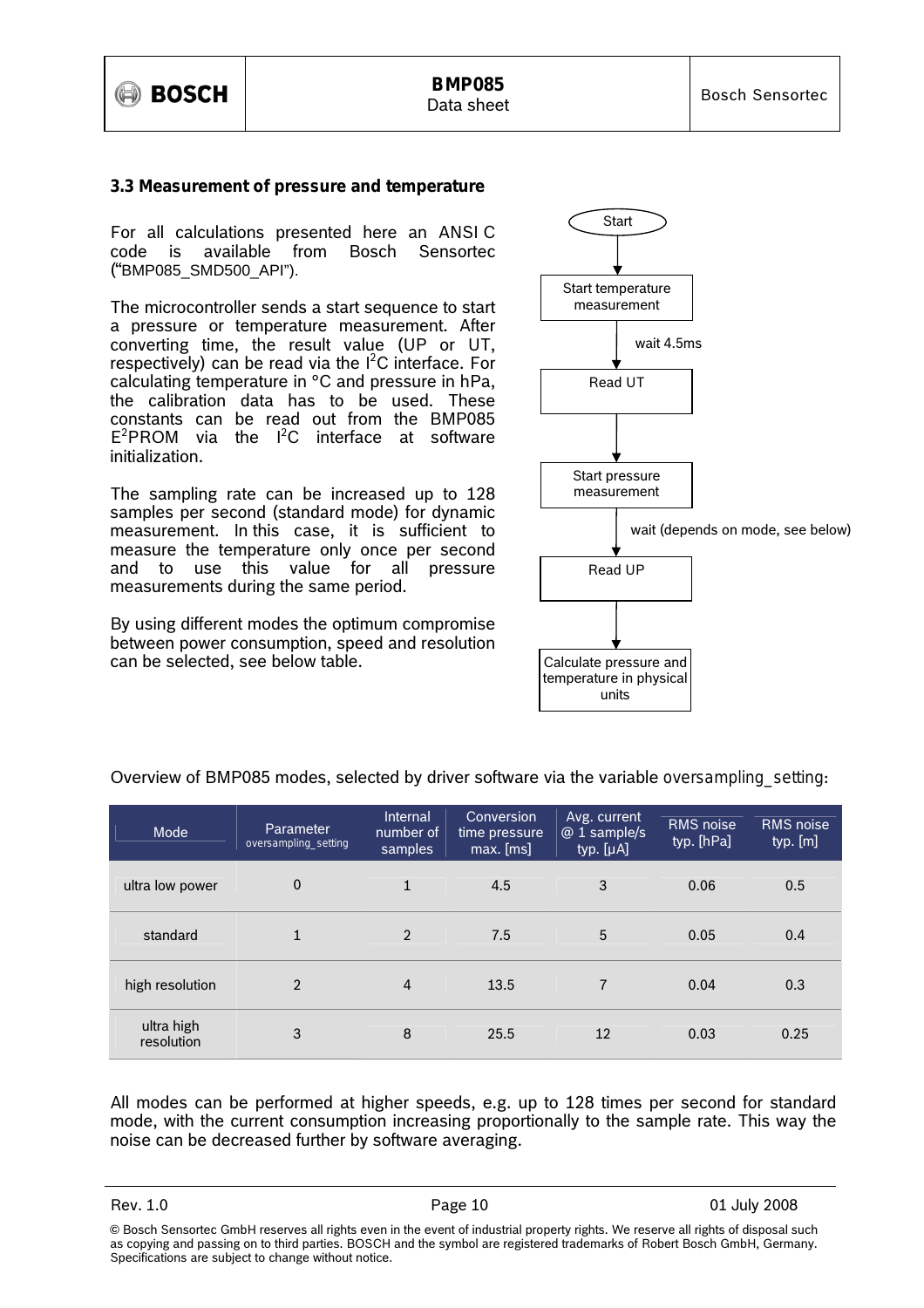#### **3.4 Calibration coefficients**

The 176 bit  $E^2$ PROM is partitioned in 11 words of 16 bit each. These contain 11 calibration coefficients. Every sensor module has individual coefficients. Before the first calculation of temperature and pressure, the master reads out the  $E^2$ PROM data.

The data communication can be checked by checking that none of the words has the value 0 or 0xFFFF.

|                 | BMP085 reg adr |      |  |  |
|-----------------|----------------|------|--|--|
| Parameter       | <b>MSB</b>     | LSB  |  |  |
| AC1             | 0xAA           | 0xAB |  |  |
| AC <sub>2</sub> | 0xAC           | 0xAD |  |  |
| AC <sub>3</sub> | 0xAF           | 0xAF |  |  |
| AC4             | 0xB0           | 0xB1 |  |  |
| AC <sub>5</sub> | 0xB2           | 0xB3 |  |  |
| AC6             | 0xB4           | 0xB5 |  |  |
| Β1              | 0xB6           | 0xB7 |  |  |
| B2              | 0xB8           | 0xB9 |  |  |
| MВ              | 0xBA           | 0xBB |  |  |
| МC              | 0xBC           | 0xBD |  |  |
| MD              | 0xBE           | 0xBF |  |  |

#### **3.5 Calculating pressure and temperature**

The mode (ultra low power, standard, high, ultra high resolution) can be selected by the variable *oversampling\_setting* (0, 1, 2, 3) in the C code.

The universal code SMD500/BMP085 is fully upward compatible to SMD500 and recognizes automatically the device ID. Thus, the SMD500 can be replaced "on the fly" by the BMP085 without changing hardware or software.

Calculation of true temperature and pressure in steps of 1Pa (= 0.01hPa = 0.01mbar) and temperature in steps of 0.1°C.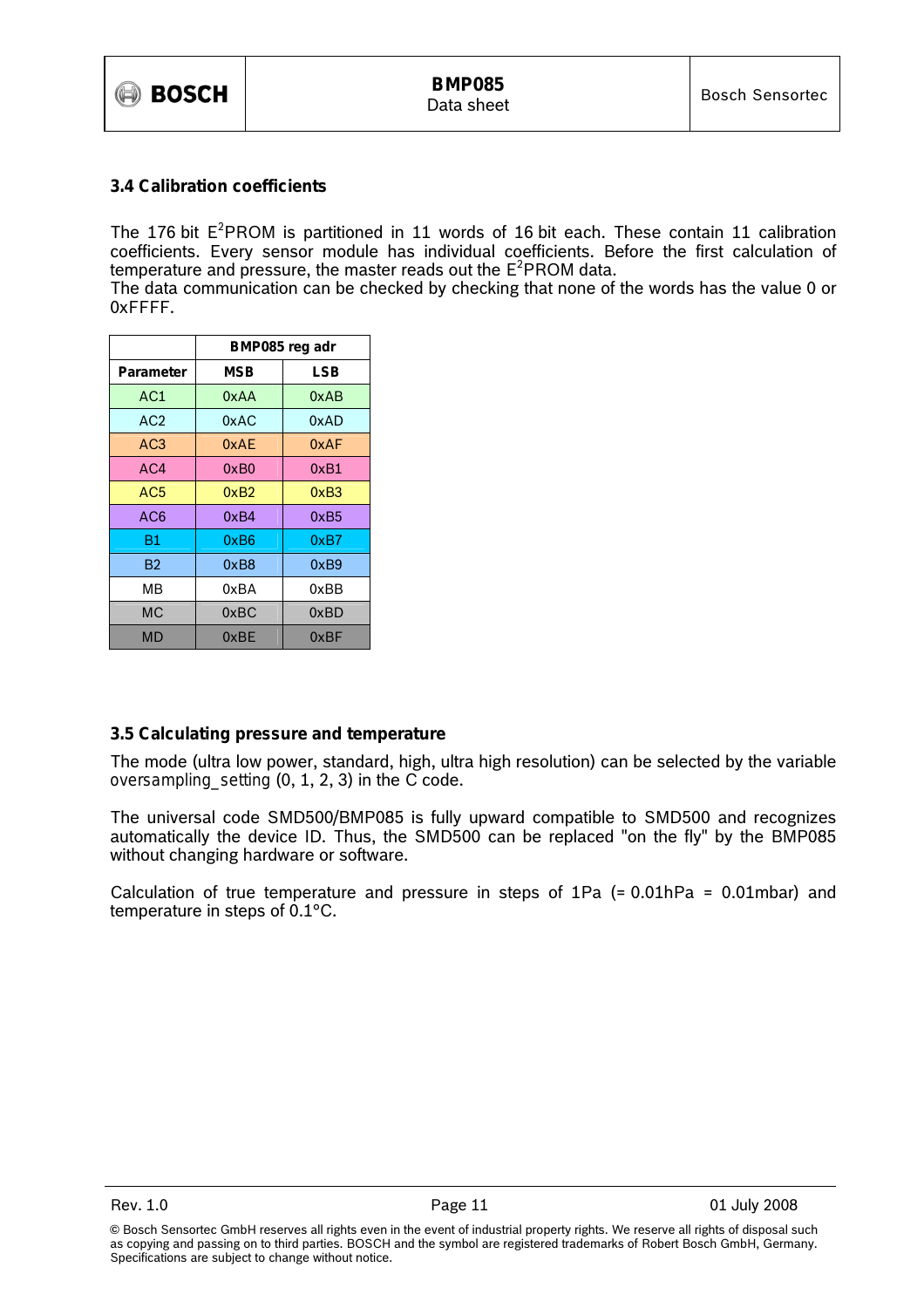

The following figure shows the detailed algorithm for pressure and temperature measurement. The algorithm is available as C source code ("BMP085\_SMD500\_API") from Bosch Sensortec.

#### **Calculation of pressure and temperature for BMP085**



Rev. 1.0 **Page 12** Page 12 01 July 2008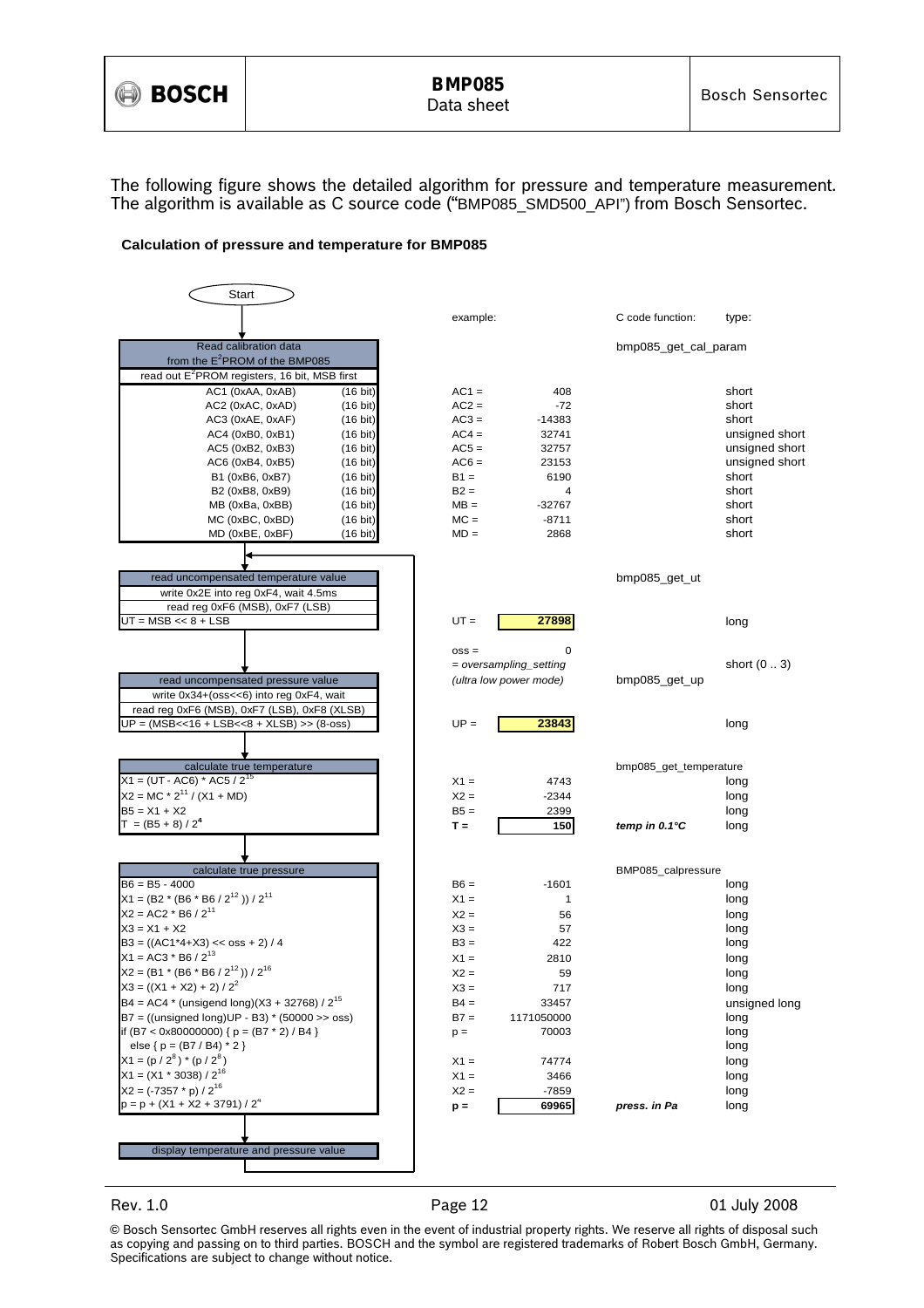

#### **3.6 Calculating absolute altitude**

With the measured pressure  $p$  and the pressure at sea level  $p_0$  e.g. 1013.25hPa, the altitude in meters can be calculated with the international barometric formula:

$$
\text{altitude} = 44330 \star \left( 1 \cdot \left( \frac{p}{p_0} \right)^{\frac{1}{5.255}} \right)
$$

Thus, a pressure change of ∆*p* = 1hPa corresponds to 8.43m at sea level



#### **3.7 Calculating pressure at sea level**

With the measured pressure *p* and the absolute altitude the pressure at sea level can be calculated:

$$
p_0 = \frac{p}{\left(1 - \frac{altitude}{44330}\right)^{5.255}}
$$

Thus, a difference in altitude of ∆altitude = 10m corresponds to 1.2hPa pressure change at sea level.

<sup>©</sup> Bosch Sensortec GmbH reserves all rights even in the event of industrial property rights. We reserve all rights of disposal such as copying and passing on to third parties. BOSCH and the symbol are registered trademarks of Robert Bosch GmbH, Germany. Specifications are subject to change without notice.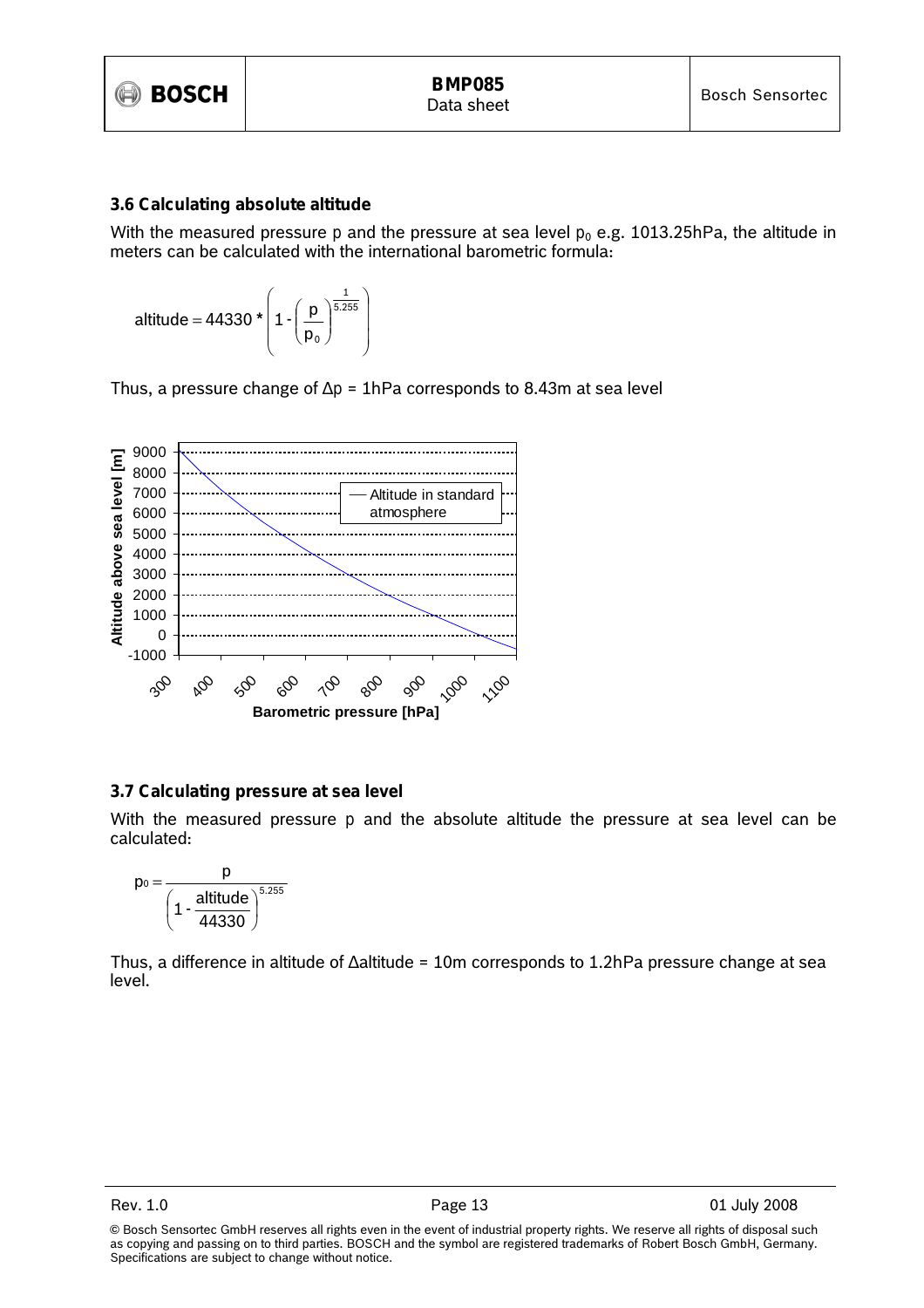

#### **4 I2 C Interface**

- $\bullet$   $\mathsf{I}^2\mathsf{C}$  is a digital two wire interface
- Clock frequencies up to 3.4Mbit/sec. ( $l^2C$  standard, fast and high-speed mode supported)
- SCL and SDA needs a pull-up resistor, typ. 4.7kOhm to  $V_{DDD}$ (one resistor each for all the  $I^2C$  bus)

The  $I^2C$  bus is used to control the sensor, to read calibration data from the  $E^2PROM$  and to read the measurement data when A/D conversion is finished. SDA (serial data) and SCL (serial clock) have open-drain outputs.

For detailed  $l^2C$ -bus specification please refer to: http://www.nxp.com/acrobat\_download/literature/9398/39340011.pdf

The BMP085 has a master clear (XCLR) input that is used to reset the BMP085 and initializes internal registers and counters. The device is automatically reset by power on reset (POR) circuitry. XCLR can be left floating if not used. The pad has an internal pull-up resistor.

### **4.1 I2 C specification**

Electrical parameters for the  $I^2C$  interface:

| Parameter                                                                   | Symbol                          | Min.            | <b>Typ</b> | Max.                     | <b>Units</b> |
|-----------------------------------------------------------------------------|---------------------------------|-----------------|------------|--------------------------|--------------|
| Clock input frequency                                                       | $f_{\mathsf{SCL}}$              |                 |            | 3.4                      | <b>MHz</b>   |
| Input-low level                                                             | $V_{IL}$                        | $\mathbf 0$     |            | 0.2 $*$ $V_{\text{DDD}}$ | V            |
| Input-high level                                                            | $V_{\text{IH}}$                 | $0.8 * V_{DDD}$ |            | $V_{DDD}$                | $\vee$       |
| SDA and SCL pull-up resistor                                                | $\mathsf{R}_{\mathsf{pull-up}}$ | 2.2             |            | 10                       | kOhm         |
| <b>SDA sink current</b><br>@ $V_{\text{DDD}} = 1.62V, V_{\text{OL}} = 0.3V$ | <b>I</b> SDA sink               |                 | 9          |                          | mA           |
| <b>EOC</b> sink current<br>@ $V_{\text{DDD}} = 1.62V, V_{\text{OL}} = 0.3V$ | <b>ISDA sink</b>                |                 | 7.7        |                          | mA           |
| EOC source current<br>@ $V_{\text{DDD}}$ = 1.62V, $V_{\text{OH}}$ = 1.32V   | <b>ISDA</b> source              |                 | 1.5        |                          | mA           |
| XCLR pulse length                                                           | $t_{\sf XCLR}$                  | 1               |            |                          | μs           |
| Start-up time after power-up, before<br>first communication                 | $t_{Start}$                     | 10              |            |                          | ms           |

<sup>©</sup> Bosch Sensortec GmbH reserves all rights even in the event of industrial property rights. We reserve all rights of disposal such as copying and passing on to third parties. BOSCH and the symbol are registered trademarks of Robert Bosch GmbH, Germany. Specifications are subject to change without notice.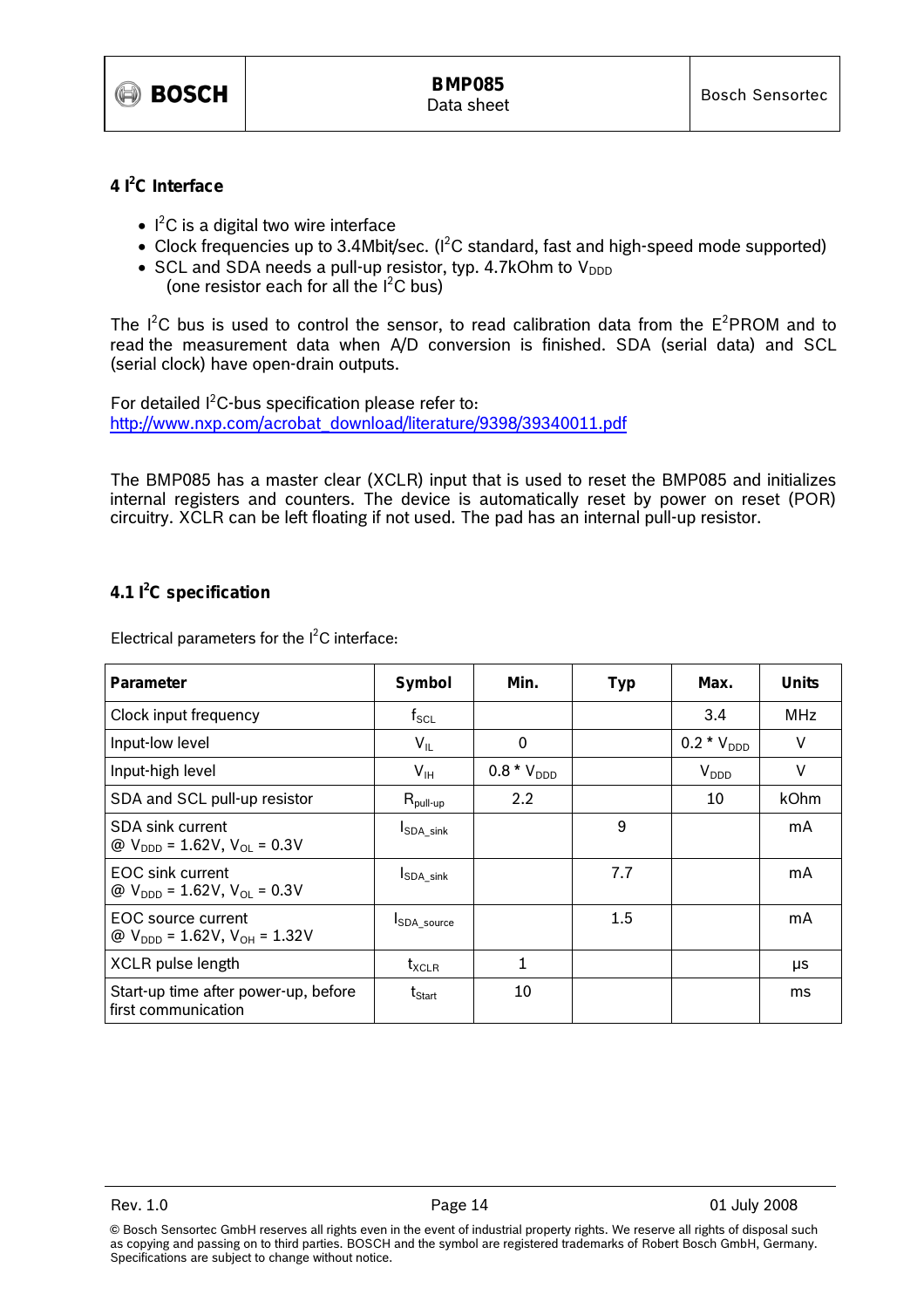

#### **4.2 Device and register address**

The BMP085 module address is shown below. The LSB of the device address distinguishes between read (1) and write (0) operation, corresponding to address 0xEF (read) and 0xEE (write).

| Αī | A <sub>6</sub> | A5 | A4 | ◠<br>AЗ | A <sub>2</sub> | A1 | W/R |
|----|----------------|----|----|---------|----------------|----|-----|
|    |                |    |    |         |                |    |     |

#### **4.3 I2 C protocol**

The  $I^2C$  interface protocol has special bus signal conditions. Start (S), stop (P) and binary data conditions are shown below. At start condition, SCL is high and SDA has a falling edge. Then the slave address is sent. After the 7 address bits, the direction control bit R/W selects the read or write operation. When a slave device recognizes that it is being addressed, it should acknowledge by pulling SDA low in the ninth SCL (ACK) cycle.

At stop condition, SCL is also high, but SDA has a rising edge. Data must be held stable at SDA when SCL is high. Data can change value at SDA only when SCL is low.

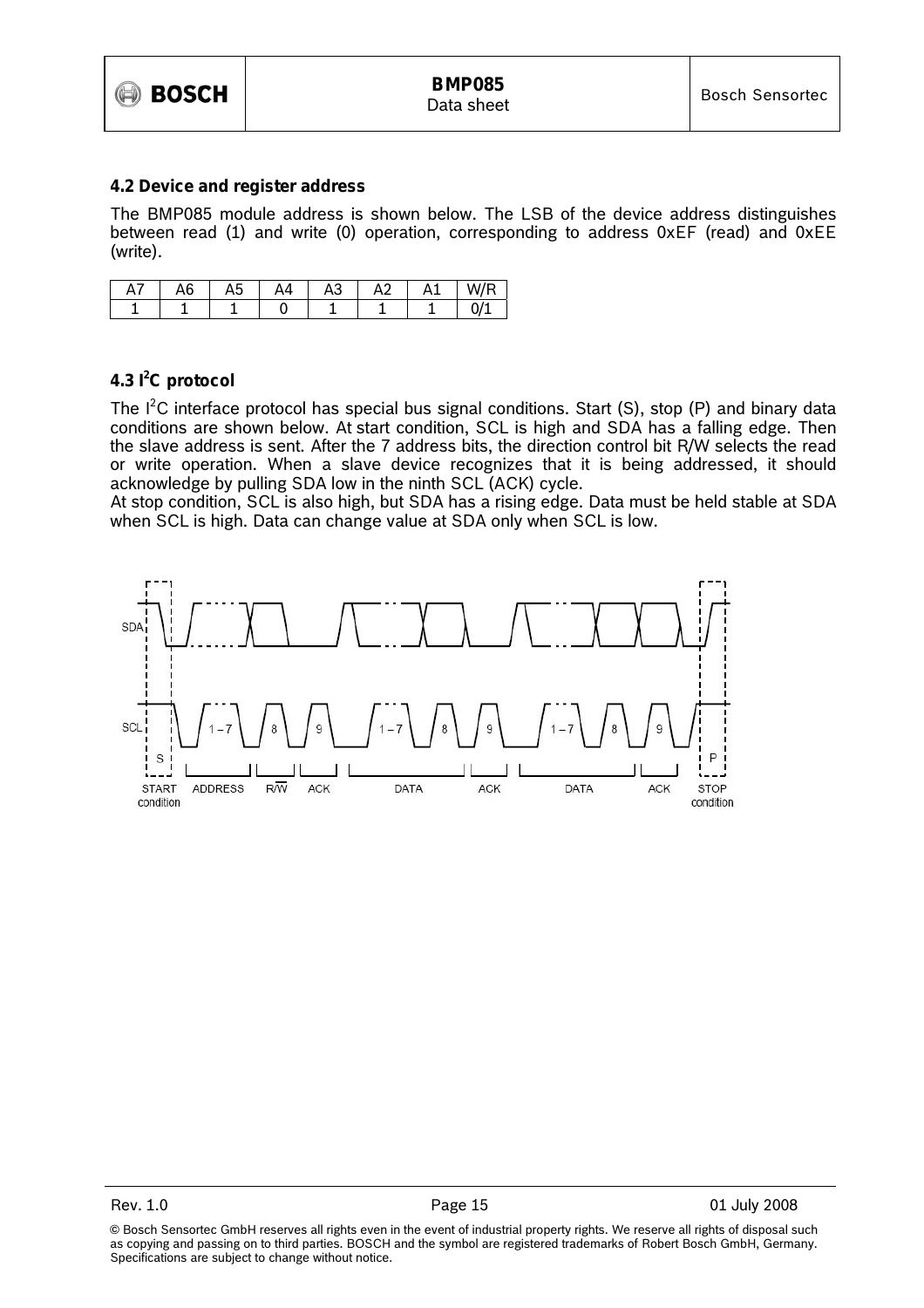

#### **4.4 Start temperature and pressure measurement**

The timing diagrams to start the measurement of the temperature value UT and pressure value UP are shown below. After start condition the master sends the device address write, the register address and the control register data. The BMP085 sends an acknowledgement (ACKS) every 8 data bits when data is received. The master sends a stop condition after the last ACKS.



Timing diagram for starting pressure measurement

| Abbreviations: |                           |
|----------------|---------------------------|
| S              | Start                     |
| P              | Stop                      |
| ACKS           | Acknowledge by Slave      |
| ACKM           | Acknowledge by Master     |
| <b>NACKM</b>   | Not Acknowledge by Master |

Control registers values for different internal *oversampling\_setting* (osrs):

| <b>Measurement</b>        | Control register value<br>(register address 0xF4) | Max. conversion time<br>[ms] |
|---------------------------|---------------------------------------------------|------------------------------|
| Temperature               | 0x2E                                              | 4.5                          |
| Pressure<br>$(0$ srs = 0) | 0x34                                              | 4.5                          |
| Pressure<br>$(osrs = 1)$  | 0x74                                              | 7.5                          |
| Pressure<br>$(0srs = 2)$  | 0xB4                                              | 13.5                         |
| Pressure<br>$(0srs = 3)$  | 0xF4                                              | 25.5                         |

Instead of waiting for the maximum conversion time, the output pin EOC (end of conversion) can be used to check if the conversion is finished (logic 1) or still running (logic 0).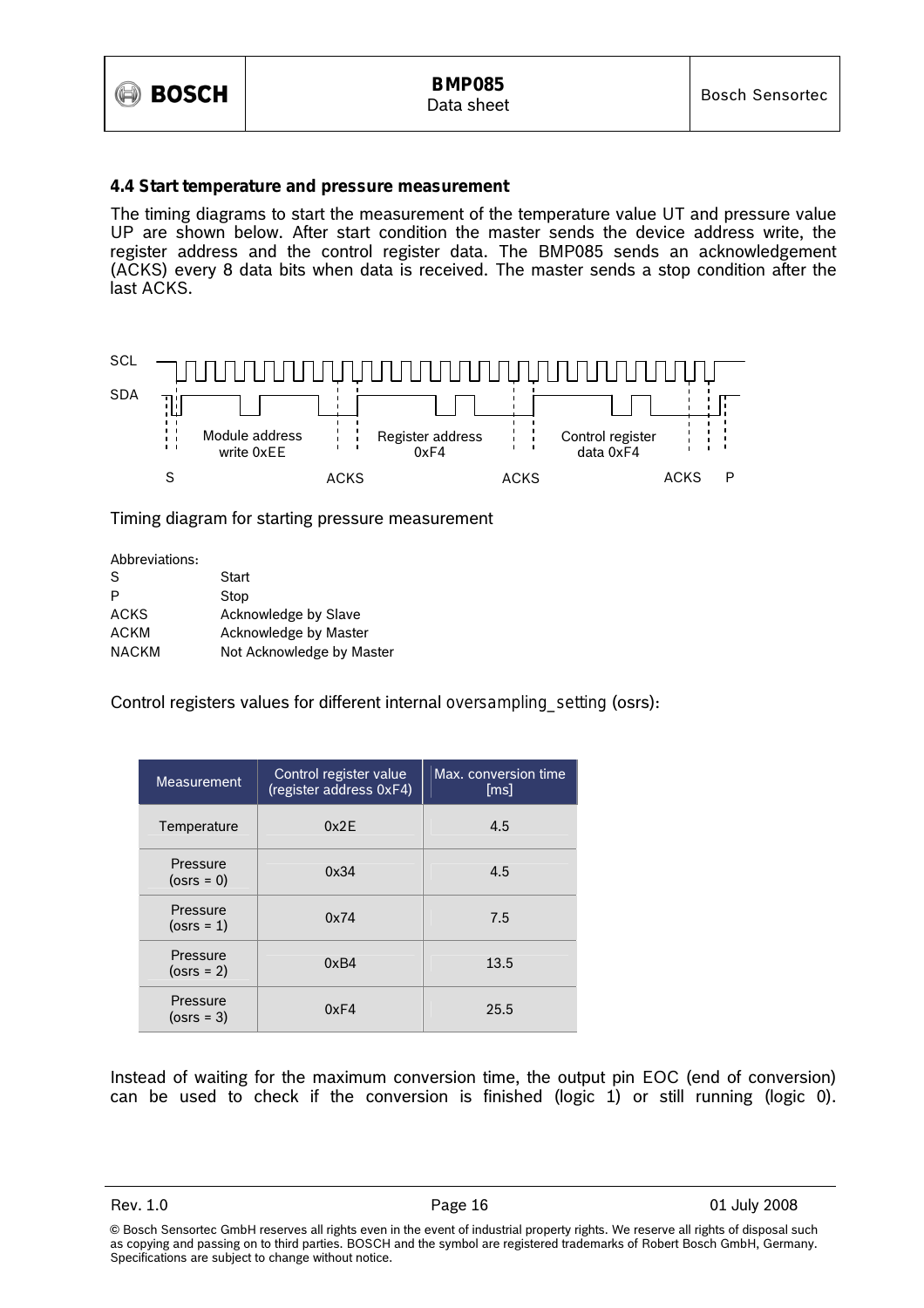

#### **4.5 Read A/D conversion result or E<sup>2</sup> PROM data**

To read out the temperature data word UT (16 bit), the pressure data word UP (16 to 19 bit) and the  $E^2$ PROM data proceed as follows:

After the start condition the master sends the module address write command and register address. The register address selects the read register:

 $E^2$ PROM data registers  $0xAA$  to  $0xBF$ Temperature or pressure value UT or UP 0xF6 (MSB), 0xF7 (LSB), optionally 0xF8 (XLSB)

Then the master sends a restart condition followed by the module address read that will be acknowledged by the BMP085 (ACKS). The BMP085 sends first the 8 MSB, acknowledged by the master (ACKM), then the 8 LSB. The master sends a "not acknowledge" (NACKM) and finally a stop condition.

Optionally for ultra high resolution, the XLSB register with address 0xF8 can be read to extend the 16 bit word to up to 19 bits; refer to the application programming interface (API) software rev. 1.1 ("BMP085\_SMD500\_API", available from Bosch Sensortec).

Timing diagram read 16 bit A/D conversion result:

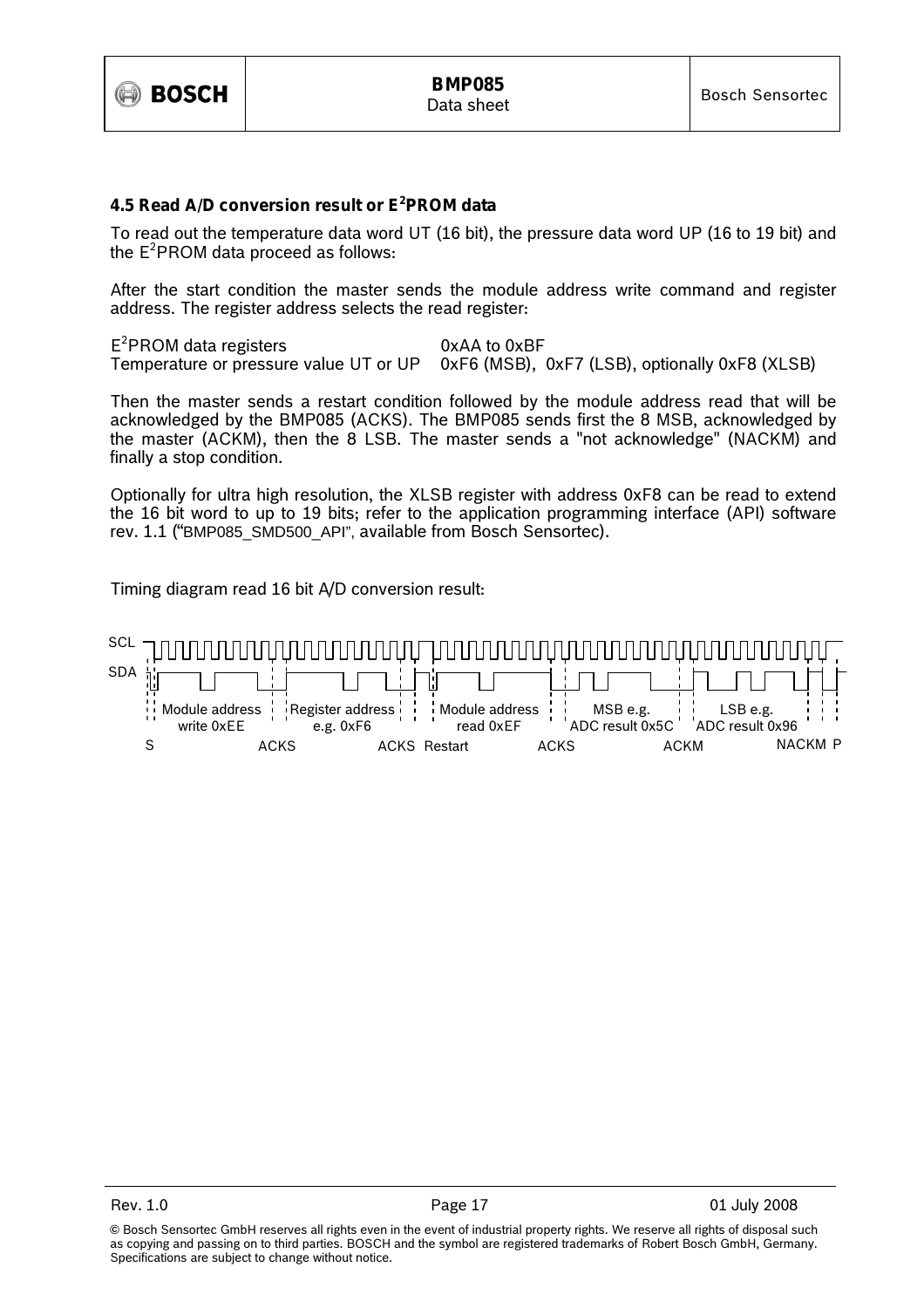#### **5 Package**

#### **5.1 Pin configuration**

Picture shows the device in top view. Device pins are shown here transparently only for orientation purposes.



| Pin No.        | <b>Name</b> | <b>Function</b>                 | Type                   |
|----------------|-------------|---------------------------------|------------------------|
| 1              | GND         | Ground                          | Power                  |
| $\overline{2}$ | EOC.        | End of conversion               | Digital output         |
| 3              | $V_{DDA}$   | Power supply                    | Power                  |
| 4              | $V_{DDD}$   | Digital power supply            | Power                  |
| 5              | NC.         | no internal connection          |                        |
| 6              | SCL         | $I2C$ serial bus clock input    | Digital input          |
| 7              | <b>SDA</b>  | $I2C$ serial bus data           | Digital bi-directional |
| 8              | <b>XCLR</b> | master clear (low active) input | Digital input          |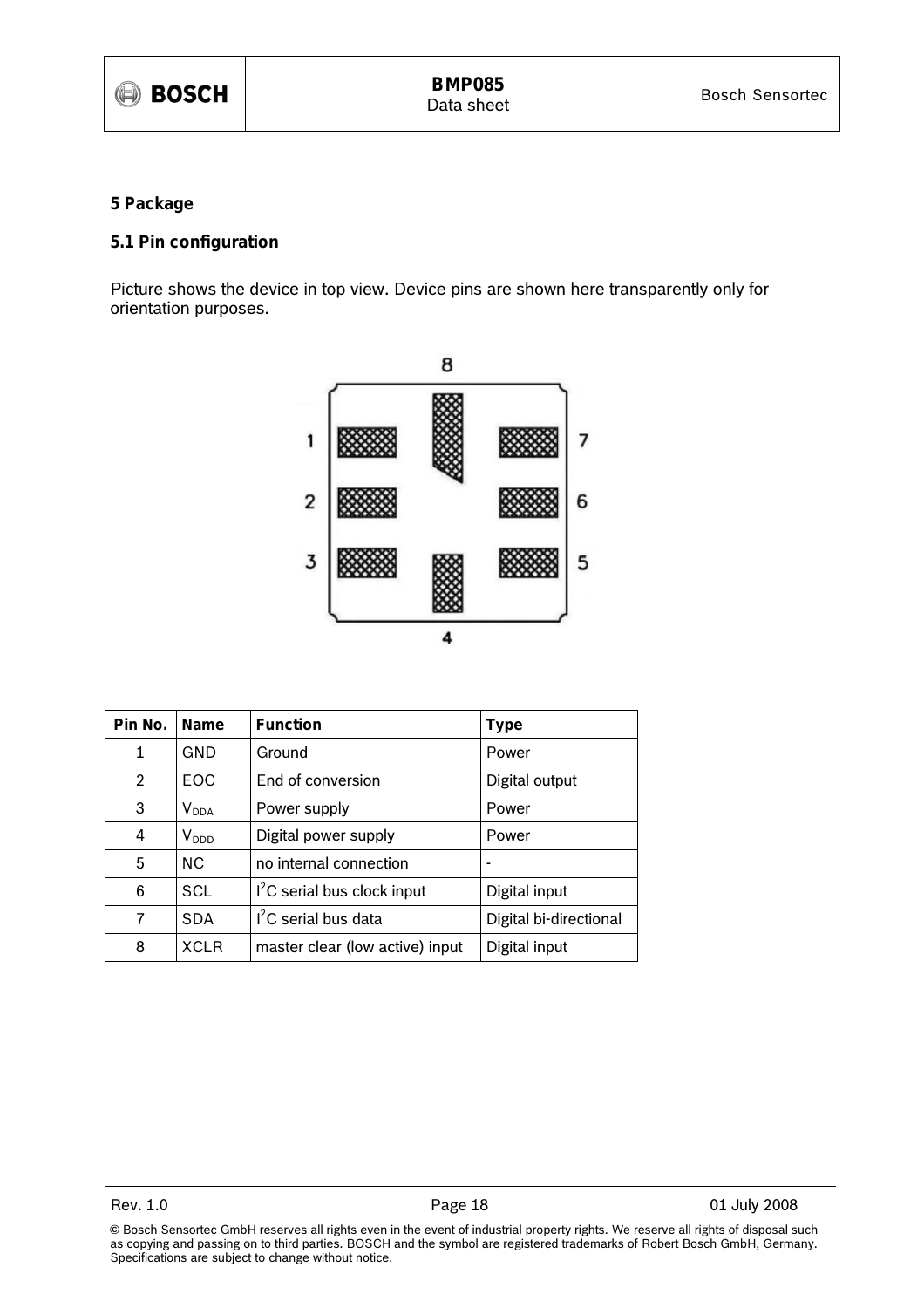

#### **5.2 Outline dimensions**

The sensor housing is a standard 8-pin lead-less chip carrier (LCC8) ceramic package. Its dimensions are 5.0mm x 5.0mm (±0.25mm) x 1.2mm (±0.12mm). Package weight is approximately 0.09grams.

Note: All dimensions are in mm.

#### **5.2.1 Top view**

Device pins are shown here transparently only for orientation purposes.



**5.2.2 Top view with lid** 



Rev. 1.0 **Page 19 Page 19 Page 19 01 July 2008**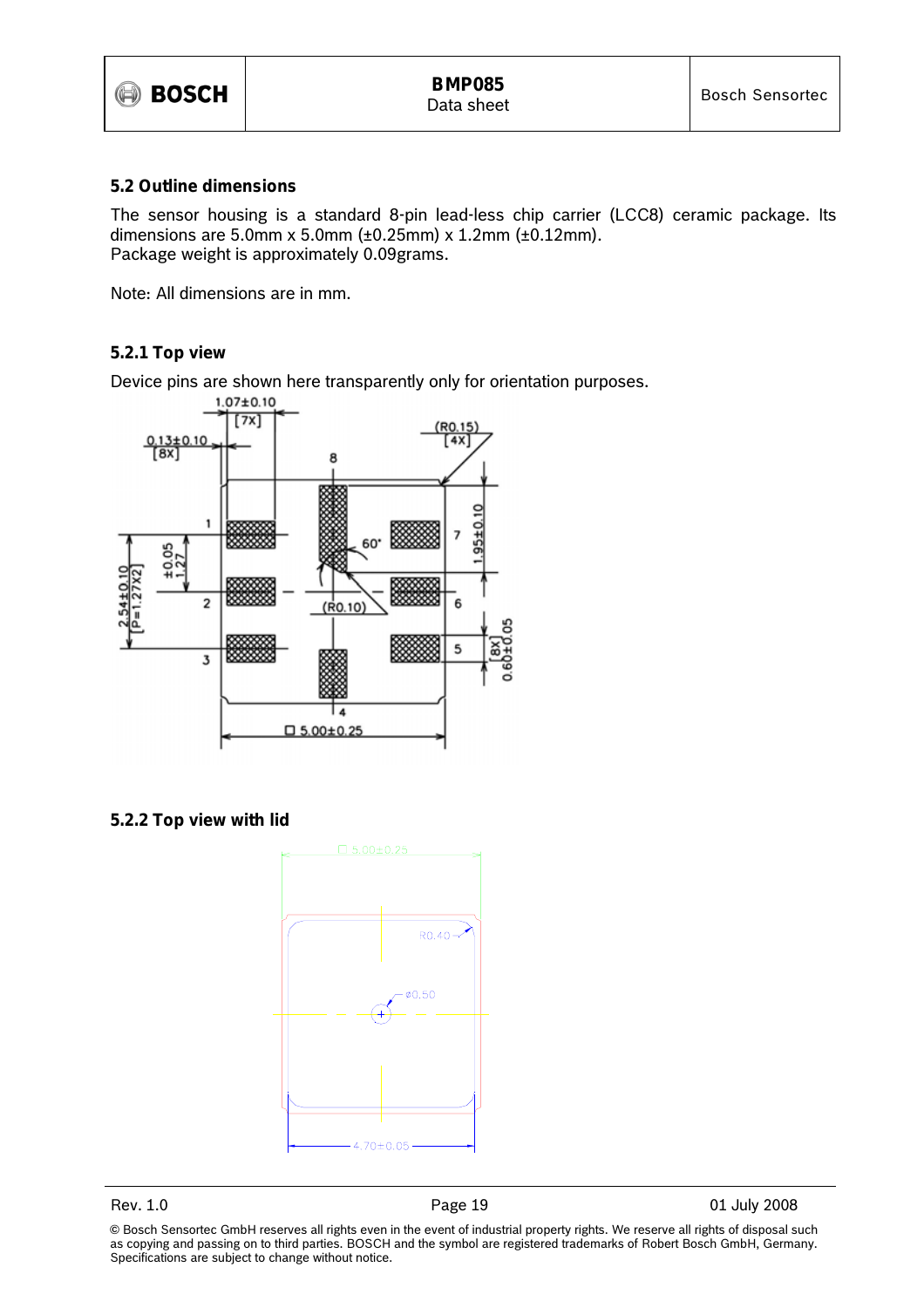

#### **5.2.3 Side view with lid**

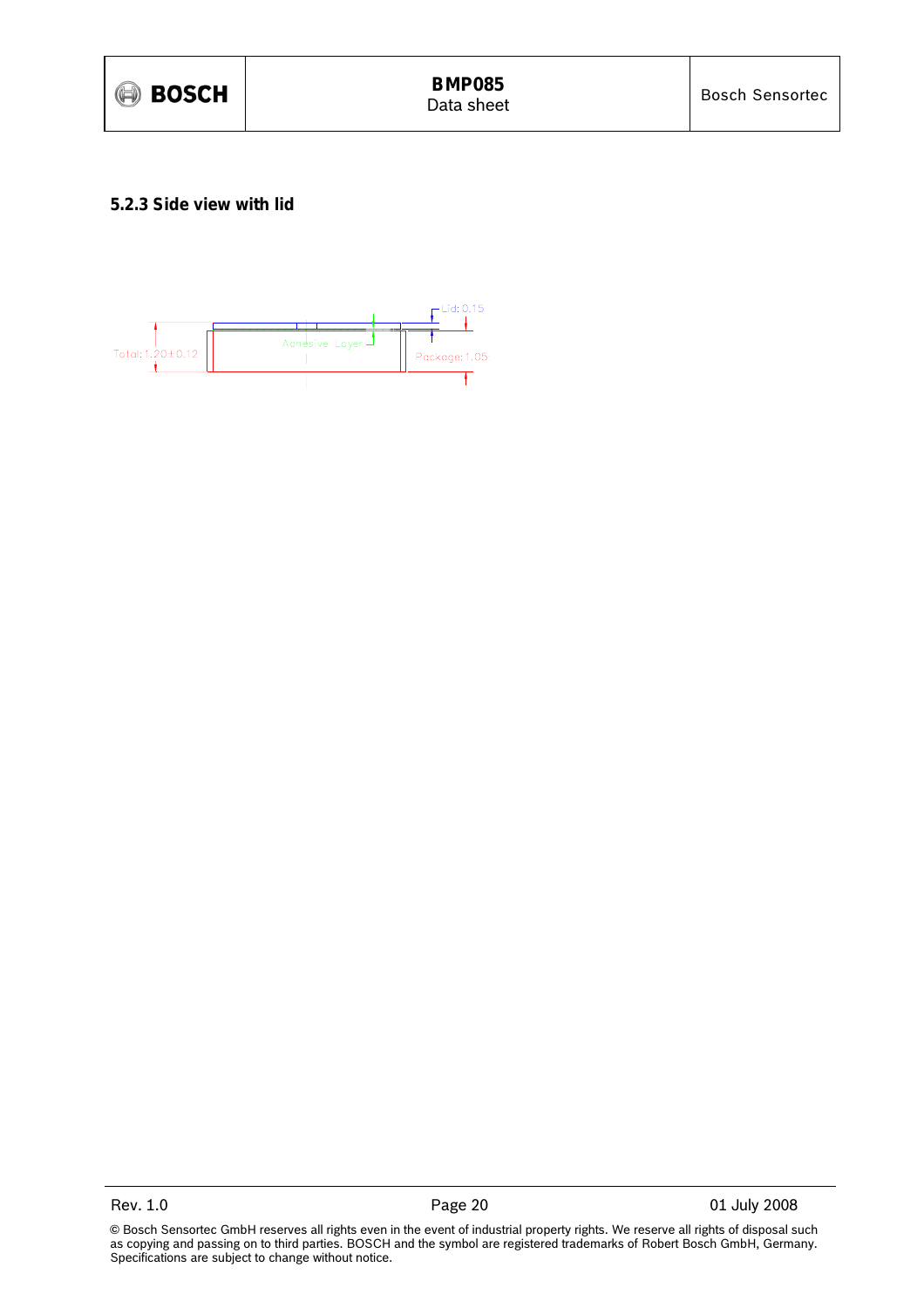

#### **5.3 Device marking**

The device lid shows the following laser-marking:



The vent hole (diameter 0.5mm) is in the center of the lid, between the Bosch logo and the part ID code (144).

#### **5.4 Tape on reel**

Number of parts per reel: 3,000 Orientation of the parts inside the reel is according to EN60286-3.



Carrier tape material: Conductive polystyrene C 100,  $10^3 - 10^6$  Ohm/sq.

Dimensions are in mm:

 $A_0$  = 5.30 ± 0.10  $B_0 = 5.30 \pm 0.10$  $K_0$  = 2.10 ± 0.10  $P = 8.00 \pm 0.10$  $W = 12.00 + 0.30 / -0.10$  $t = 0.30 \pm 0.05$ 

The bars between the cavities are embossed about 0.2mm into the direction of  $K_0$ . All other dimensions and tolerances follow the EIA 481 standard.

<sup>©</sup> Bosch Sensortec GmbH reserves all rights even in the event of industrial property rights. We reserve all rights of disposal such as copying and passing on to third parties. BOSCH and the symbol are registered trademarks of Robert Bosch GmbH, Germany. Specifications are subject to change without notice.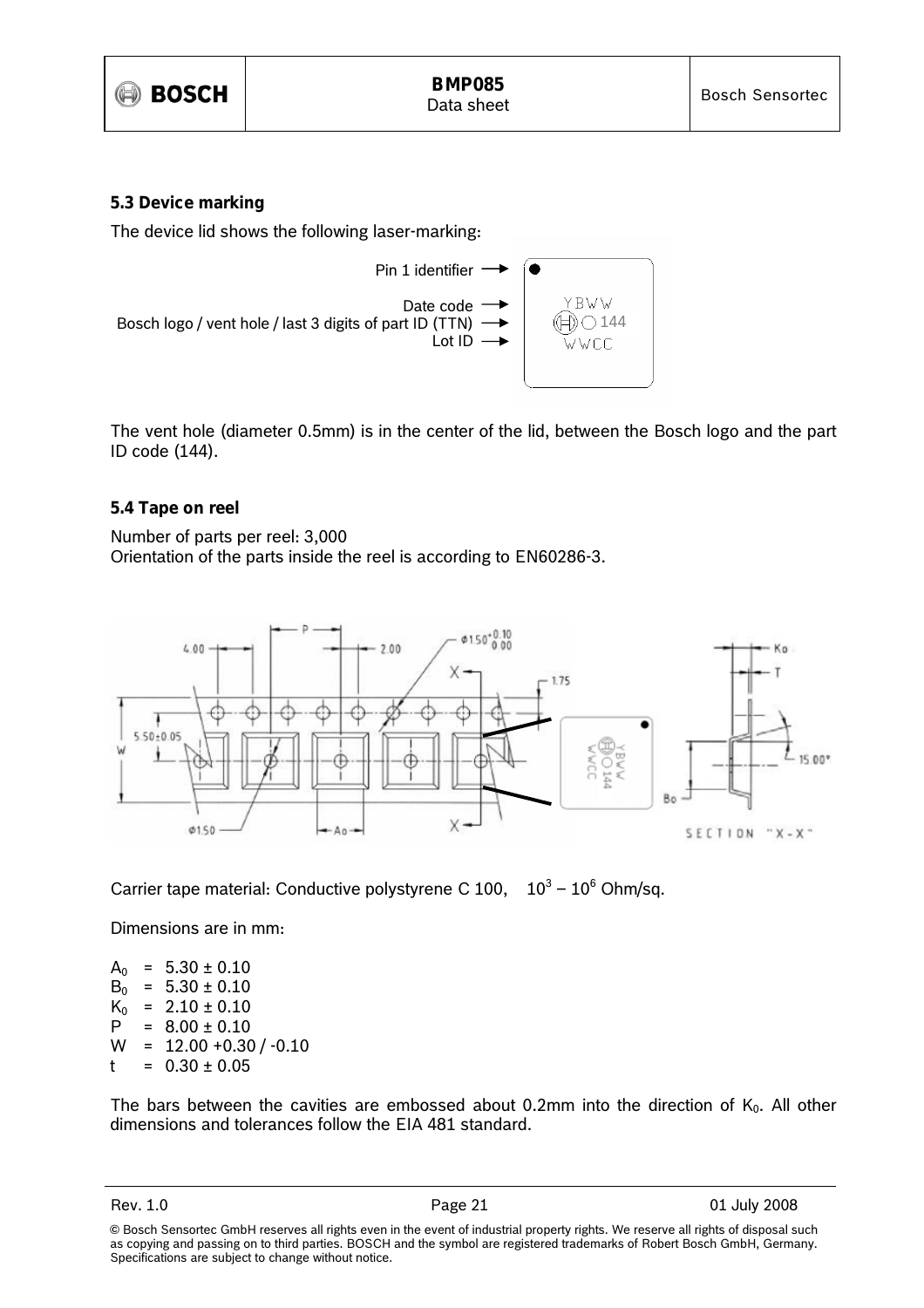## **5.5 Printed circuit board (PCB) design**

Recommended PCB design (top view):



### **5.6 Moisture sensitivity level and soldering**

The BMP085 is classified MSL 1 (moisture sensitivity level) according to IPC/JEDEC standards J-STD-020C and J-STD-033A.

The device can be soldered Pb-free with a peak temperature of 260°C for 20 to 40 sec. The minimum height of the solder after reflow shall be at least 50µm. This is required for good mechanical decoupling between the sensor device and the printed circuit board (PCB).

The BMP085 devices have to be soldered within 6 months after shipment (shelf life). To ensure good solder-ability, the devices shall be stored at room temperature (20°C).

The soldering process can lead to an offset shift of typically 1hPa.

### **5.7 RoHS compliancy**

The BMP085 sensor meets the requirements of the EC directive "Restriction of hazardous substances (RoHS)", please refer also to:

"Directive 2002/95/EC of the European Parliament and of the Council of 27 January 2003 on the restriction of the use of certain hazardous substances in electrical and electronic equipment".

The BMP085 sensor is also halogen-free. Please contact your Bosch Sensortec representative for the corresponding analysis report.

<sup>©</sup> Bosch Sensortec GmbH reserves all rights even in the event of industrial property rights. We reserve all rights of disposal such as copying and passing on to third parties. BOSCH and the symbol are registered trademarks of Robert Bosch GmbH, Germany. Specifications are subject to change without notice.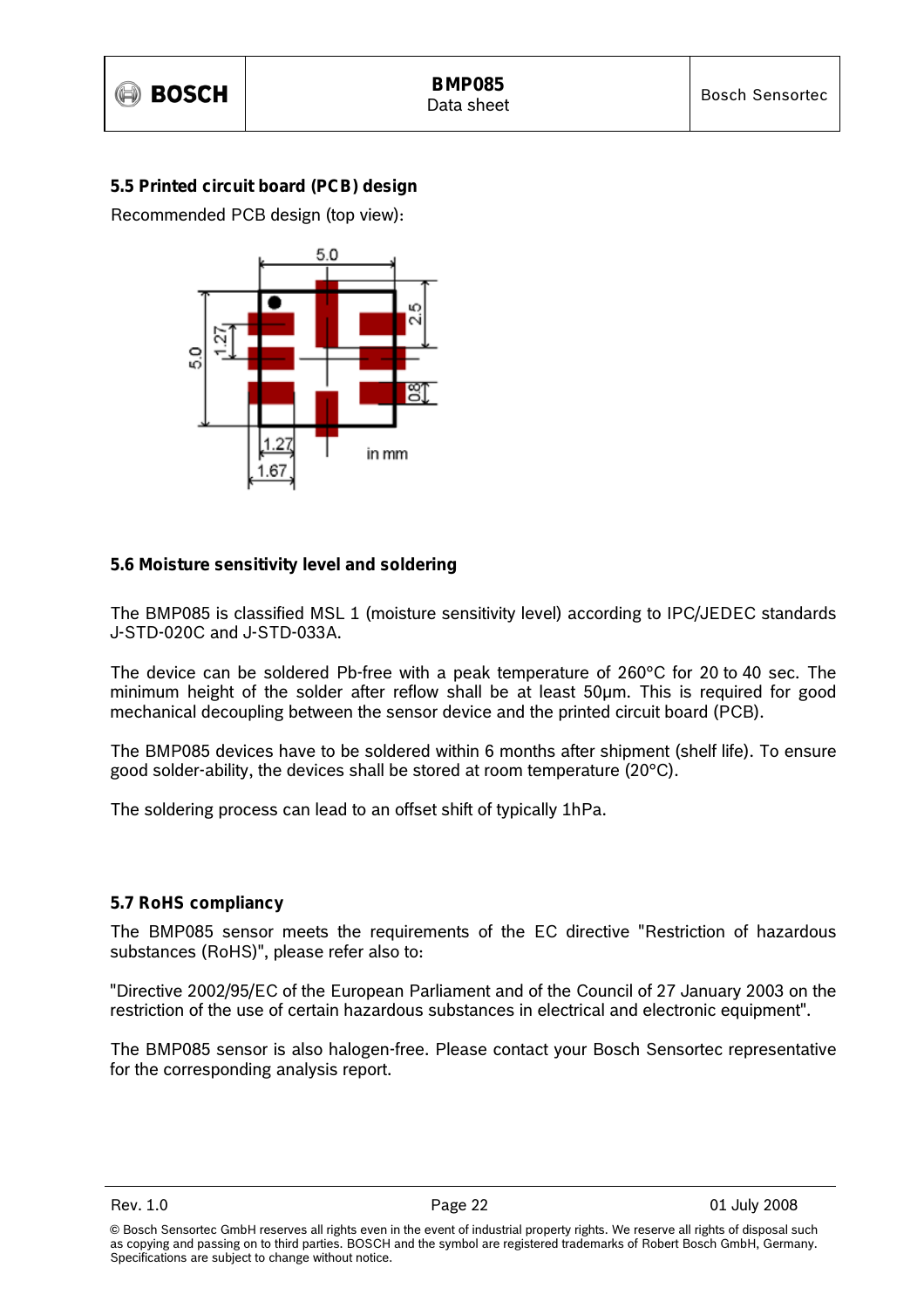

#### **5.8 Mounting and assembly recommendations**

Please read the following recommendations carefully:

- The clearance above the metal lid shall be 0.1mm at minimum.
- For the device housing appropriate venting needs to be provided in case the ambient pressure shall be measured. If waterproof packaging is needed, venting can be  $accomplished$  by a vent element with a membrane like  $G$ ore-Tex $(TM)$ .
- Liquids shall not come into direct contact with the device.
- The sensor is sensitive to light, which can influence the accuracy of the measurement. Therefore, the hole in the top lid shall not be exposed to direct light during operation.
- The BMP085 shall not the placed close the fast heating parts. In case of gradients > 3°C/sec. it is recommended to follow Bosch Sensortec application note ANP015, "Correction of errors induced by fast temperature changes". Please contact your Bosch Sensortec representative for details.
- For further details, please refer to the BMP085 handling, soldering & mounting instructions manual that is also available from Bosch Sensortec.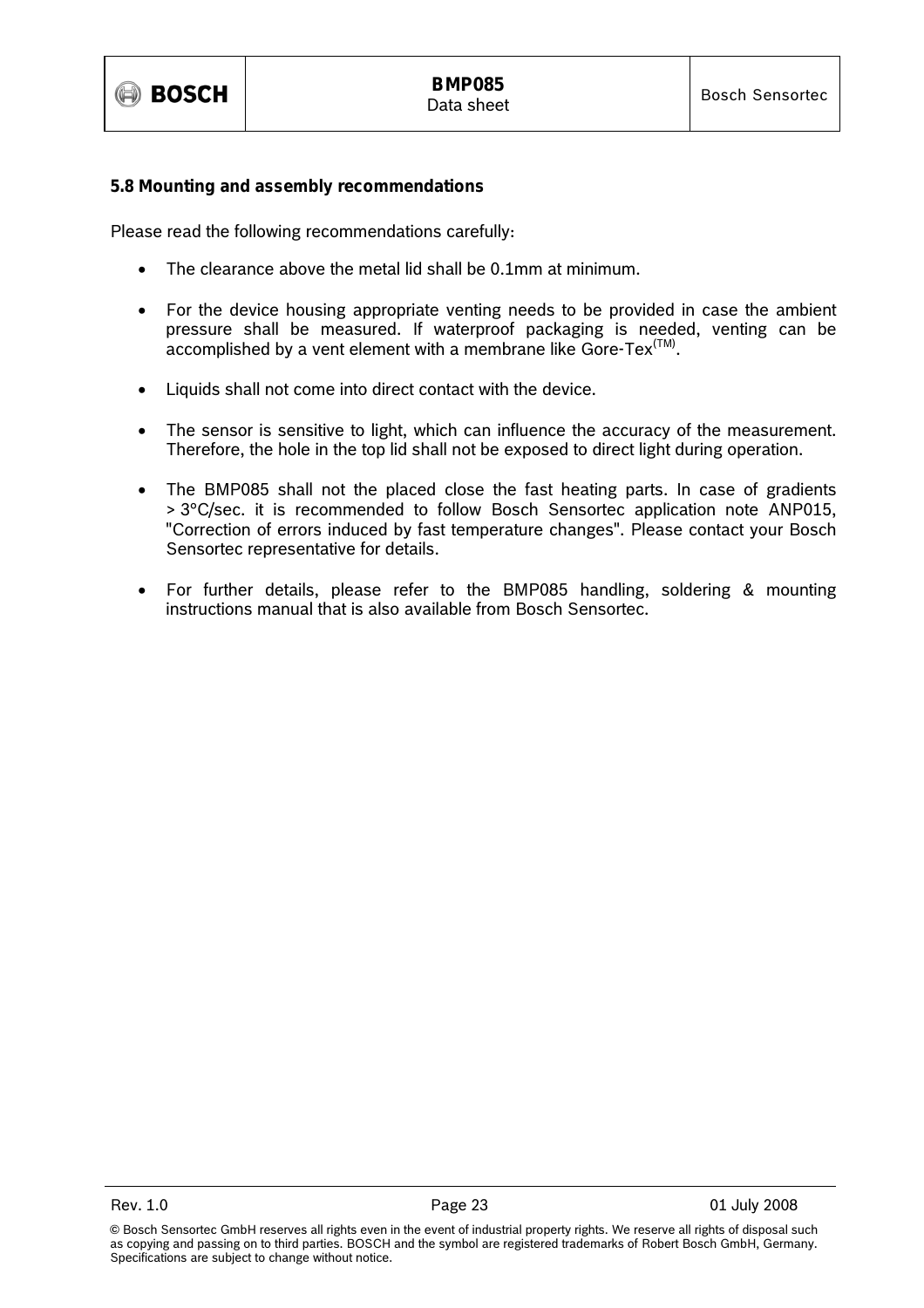

#### **6 Legal disclaimer**

#### **6.1 Engineering samples**

Engineering Samples are marked with an asterisk (\*) or (e). Samples may vary from the valid technical specifications of the product series contained in this data sheet. They are therefore not intended or fit for resale to third parties or for use in end products. Their sole purpose is internal client testing. The testing of an engineering sample may in no way replace the testing of a product series. Bosch Sensortec assumes no liability for the use of engineering samples. The Purchaser shall indemnify Bosch Sensortec from all claims arising from the use of engineering samples.

#### **6.2 Product use**

Bosch Sensortec products are developed for the consumer goods industry. They may only be used within the parameters of this product data sheet. They are not fit for use in life-sustaining or security sensitive systems. Security sensitive systems are those for which a malfunction is expected to lead to bodily harm or significant property damage. In addition, they are not fit for use in products which interact with motor vehicle systems.

The resale and/or use of products are at the purchaser's own risk and his own responsibility. The examination of fitness for the intended use is the sole responsibility of the Purchaser.

The purchaser shall indemnify Bosch Sensortec from all third party claims arising from any product use not covered by the parameters of this product data sheet or not approved by Bosch Sensortec and reimburse Bosch Sensortec for all costs in connection with such claims.

The purchaser must monitor the market for the purchased products, particularly with regard to product safety, and inform Bosch Sensortec without delay of all security relevant incidents.

#### **6.3 Application examples and hints**

With respect to any examples or hints given herein, any typical values stated herein and/or any information regarding the application of the device, Bosch Sensortec hereby disclaims any and all warranties and liabilities of any kind, including without limitation warranties of noninfringement of intellectual property rights or copyrights of any third party. The information given in this document shall in no event be regarded as a guarantee of conditions or characteristics. They are provided for illustrative purposes only and no evaluation regarding infringement of intellectual property rights or copyrights or regarding functionality, performance or error has been made.

<sup>©</sup> Bosch Sensortec GmbH reserves all rights even in the event of industrial property rights. We reserve all rights of disposal such as copying and passing on to third parties. BOSCH and the symbol are registered trademarks of Robert Bosch GmbH, Germany. Specifications are subject to change without notice.